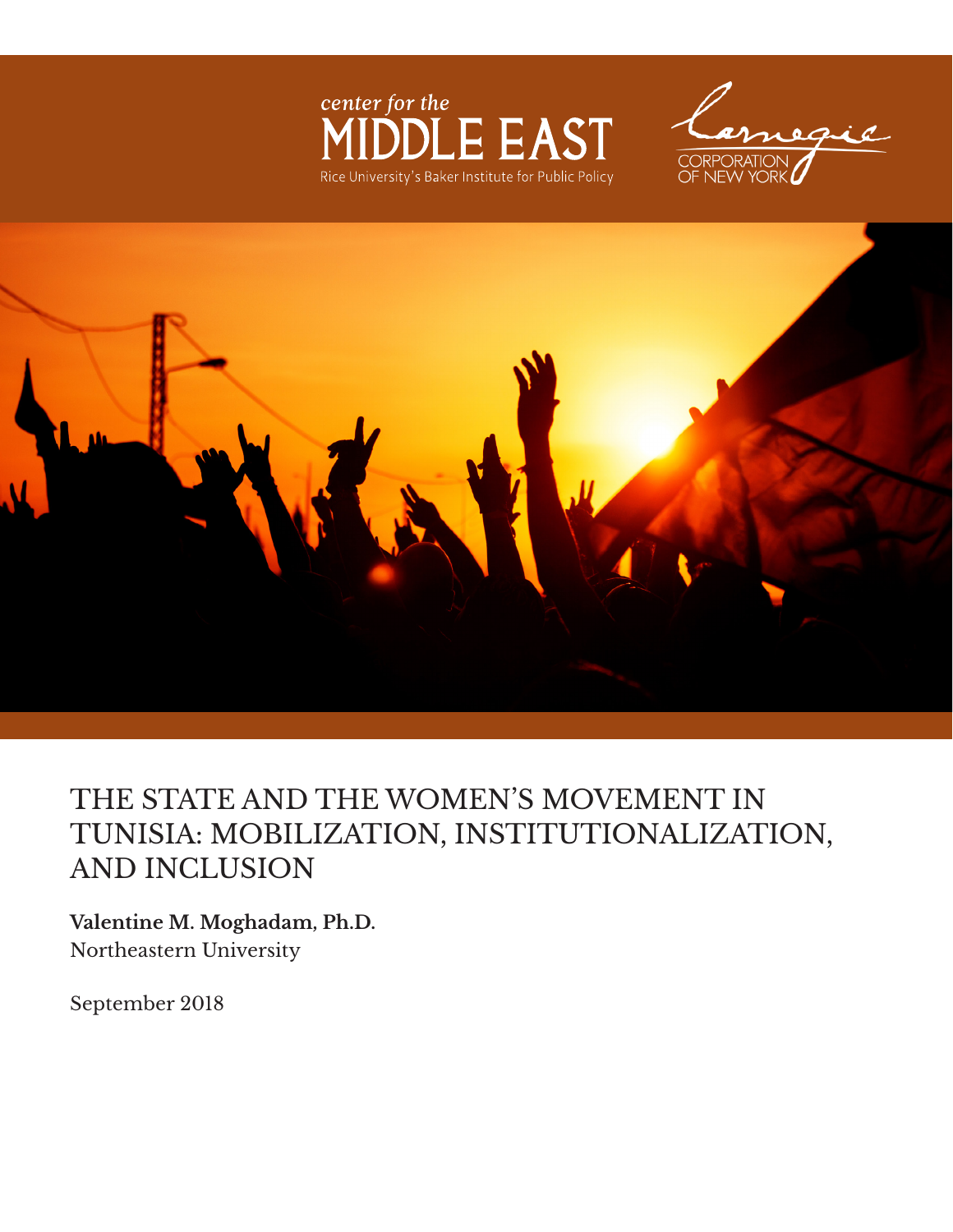© 2018 by the James A. Baker III Institute for Public Policy of Rice University

This material may be quoted or reproduced without prior permission, provided appropriate credit is given to the author and the James A. Baker III Institute for Public Policy.

Wherever feasible, papers are reviewed by outside experts before they are released. However, the research and views expressed in this paper are those of the individual researcher(s) and do not necessarily represent the views of the James A. Baker III Institute for Public Policy.

Valentine M. Moghadam, Ph.D.

"The State and the Women's Movement in Tunisia: Mobilization, Institutionalization, and Inclusion"

*This report is part of a two-year research project on pluralism in the Middle East after the Arab uprisings. The project is generously supported by a grant from the Carnegie Corporation of New York*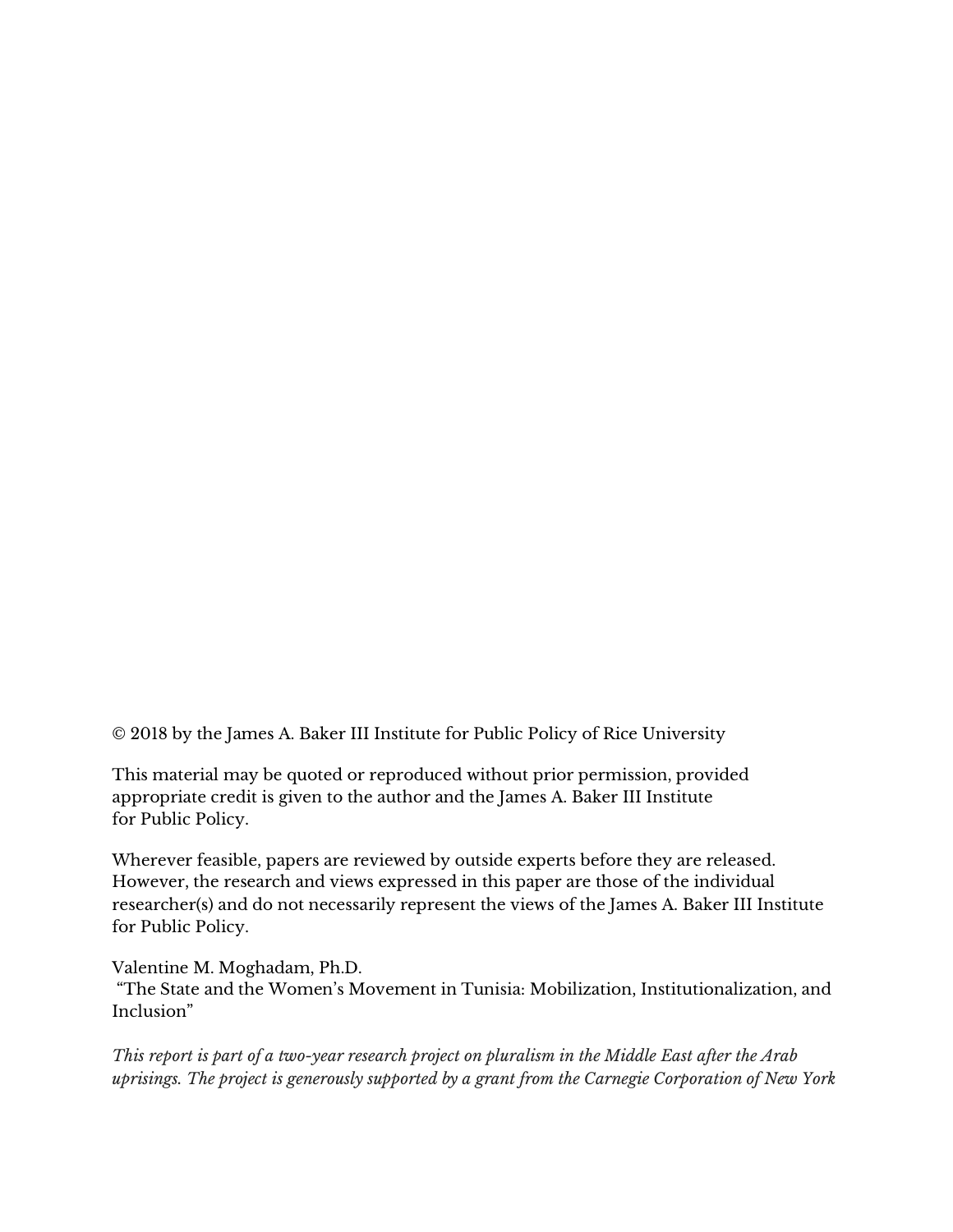## **Introduction**

In 2011, Tunisia embarked on a democratic transition (albeit a bumpy one) that has won accolades internationally. To this day, it is the only Arab country that successfully overthrew a regime without experiencing chaos, armed rebellion, military rule, or external military intervention. Women's and women's rights organizations constituted a visible and vocal presence. The focus of this report is the institutionalization of the Tunisian women's movement, defined in part by the legal and policy achievements and in part by women's presence across domains—political parties, parliament, cabinet, civil service, professional associations, academia, and trade unions. Specifically, various dimensions of such institutionalization and inclusion are:

- Organizational infrastructure (formal and informal groups; older and newer ones)
- Ratification of key international conventions
- The ability of women's movement actors to accumulate political and social assets to support their claims and achieve their goals (pre- and post-2011)
- Different types of mobilization across time (especially since 2011)
- Women's movement actors and where are they represented across domains
- Legal reforms and policy achievements
- Public attitudes

The main argument in this report is two-fold. First, institutionalization is the product of the history of state feminism but also of decades of research, advocacy, and activism on the part of the feminist organizations, created as they were by highly accomplished and dedicated Tunisian women academics, artists, journalists, lawyers, and other professionals. Women in Tunisia, therefore, enjoy not only an array of rights (first enshrined in the 1956 *Code du Statut Personnel* and later in the 2014 Constitution) but also are found across many social domains.

Second, although Tunisian feminists prioritize action on domestic violence and unequal inheritance, the major drawback to women's full and equal citizenship lies in their low labor force participation, itself largely a product of a difficult economic environment domestically as well as globally. Although highly educated women fill the professions and are especially evident in the coastal cities, most Tunisian women are in fact economically inactive or are unemployed and seeking employment. Such a condition is both a reflection of, and a contributor to, regional and social inequalities—and helps to keep gender inequality intact.

This report draws on primary and secondary sources: interviews conducted in Tunisia between 2012 and 2017; analysis of survey results, public opinion polls, and official statistics; publications of Tunisian women's organizations; and scholarly studies on women, the Arab Spring, and Tunisia. Following this Introduction, the paper sketches a conceptual framework in Part II, drawing on the feminist literature to elaborate on what constitute women's and feminist movements. Part III then provides an overview of the achievements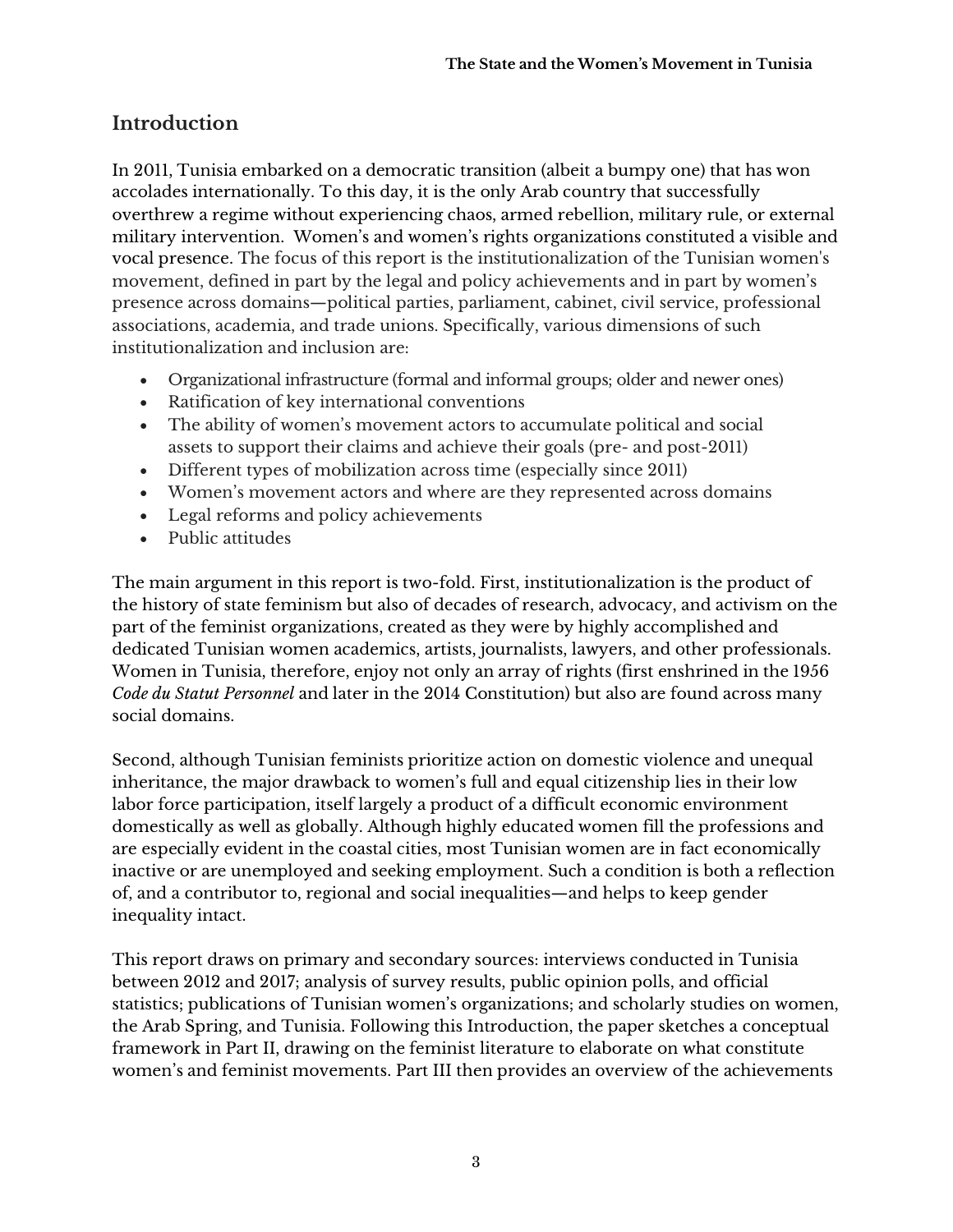of the feminist organizations. Part IV consists of sections on women's political, educational, employment, and civil society inclusion.

# **Orienting Theory**

Women's movements are defined as women acting collectively to present public claims based on their gendered identities as women. Women's movements need not be feminist; feminist movements are a subset of women's movements, which in turn are a subset of social movements. Social movements in general, and women's movements in particular, are goal-oriented, and while the more radical ones may be oriented toward broad societal transformation, most have specific legal or policy concerns, expressing the need for recognition, inclusion, representation, and empowerment.

While the substance of such claims varies widely, women's movement activities provide a means for women, in their full cultural and ethnic complexity, to make their gender-conscious ideas public, to participate in achieving their goals, and to change public policy and the state. … Some movement actor ideas may be feminist in that they seek to change the status of women and challenge women's subordination to men and the gender hierarchies that sustain it. (Mazur, McBride, and Hoard 2016: 653)

How do we assess the influence or efficacy of a women's movement? Here a rich literature has emerged (Kim and Kim 2011; Kittelson 2008; Mazur, McBride and Hoard 2016; Weldon 2002, 2011). Weldon (2002) provides the following indicators to analyse the strength, influence, and mobilizational capacity of a women's movement:

- Number and influence of women's organizations, including membership or scope of activities.
- Proliferation of feminist organizations, bookstores, magazines, research centers, policy agencies.
- Frequency with which women's movement officials are consulted in the media and in other public deliberations.
- Press accounts of their activities, including size and frequency of demonstrations and campaigns.
- Official government references to women's movements, organizations, or rights.
- Public support for the women's movement (as seen, e.g., in public opinion polls and surveys).
- Accomplishments and achievements, especially in the policy and legal domain.
- Women's presence across domains: political parties, parliament, cabinet, civil service, professional associations and fields, academia, trade unions.

At the same time, it is important to recognize differences within women's or feminist movements—differences that may emanate from ideological, political, or religious positionalities and commitments and that might prevent, undermine, or set back advances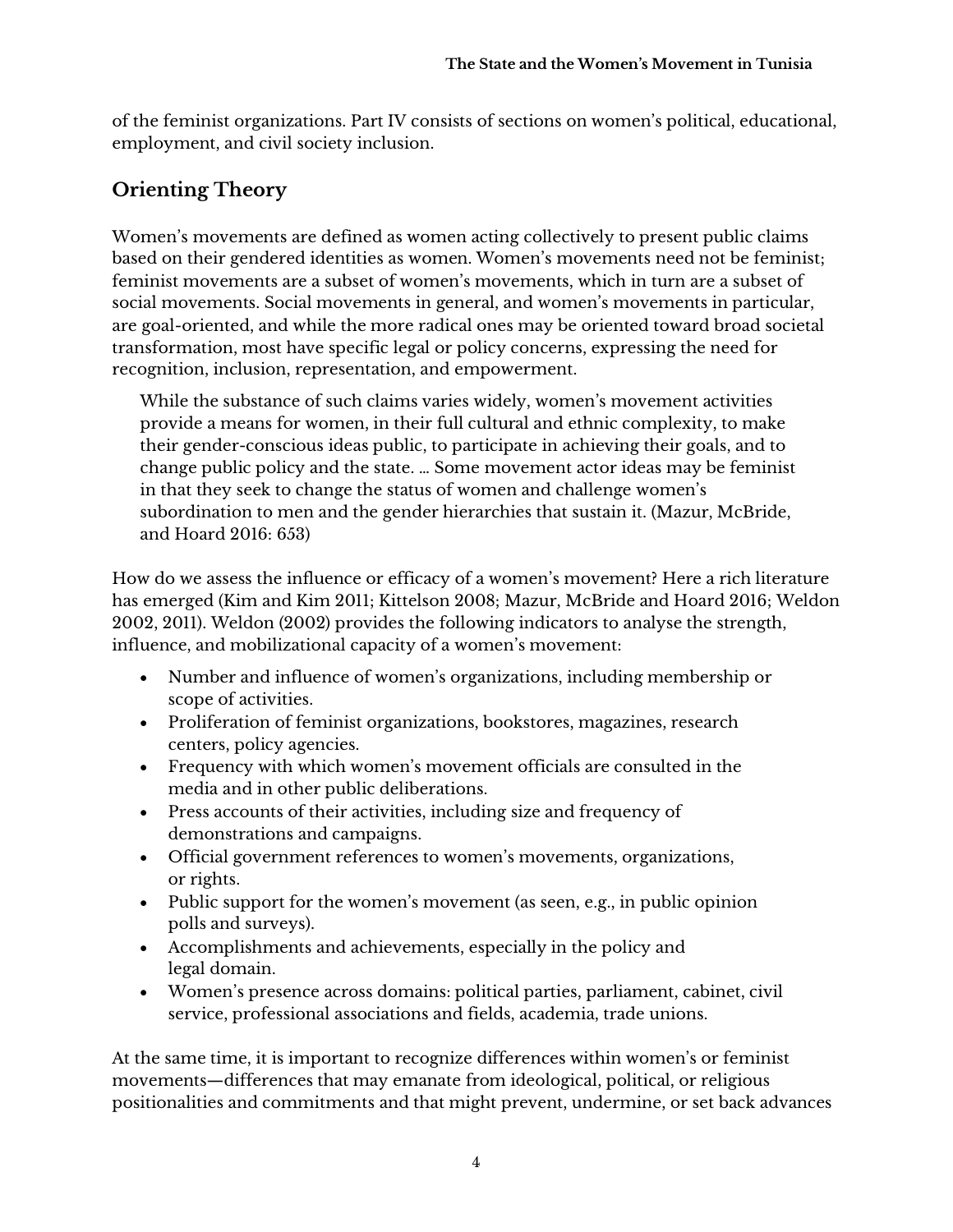in women's empowerment and equality. In Tunisia, for example, religio-political differences that came to the fore in the immediate aftermath of the January 2011 revolution, during the work of the National Constituent Assembly, and that continued through the parliamentary and presidential elections of 2014, created a polarized political culture. Nevertheless, during that period, the main feminist organizations in Tunisia, in concert with their allies in civil society and the political parties, managed to retain key constitutional language on women's equality, violence against women, and political parity, as well as establish a parliamentary system based on proportional representation and the rule of law.

By the definition provided by Mazur et al. (2016), the Tunisian women's movement is predominantly feminist, as will be shown in subsequent sections. As for impact, it is outside the present report's scope to examine official government references or media coverage, although these are available and over the years I have amassed evidence of extensive official references and media reports. Here, the impact of the Tunisian women's movement—the extent of women's movement mobilization and institutionalization toward women's inclusion and empowerment—can be measured by documenting feminist activities and campaigns. These analyses weigh achievements such as legal/constitutional reforms; new policies, mechanisms, and institutions; anti-discrimination and anti-domestic violence legislation; and quotas or parity laws for enhanced female parliamentary representation. In addition, institutionalization and inclusion are assessed by compiling data on women's presence across the polity, economy, and civil society.

# **Women's Rights Advocacy and Achievements**

The history and evolution of the women's movement in Tunisia is closely tied to the nature of the Tunisian state and state-society dynamics since independence. Like other Arab countries, Tunisia's polity has long been authoritarian, but its version of authoritarianism included a *state feminist* orientation and episodes of political liberalization that enabled the emergence of political parties as well as a fairly robust civil society. Indeed, Tunisia was able to produce civil society organizations—notably the trade union and the women's rights associations—that developed critiques of the *status quo* and occasionally challenged government. Tunisia ratified the UN's Convention on the Elimination of All Forms of Discrimination against Women (CEDAW) in 1985, albeit with reservations.

Since the promulgation of the 1956 *Code du Statut Personnel* (CSP), Tunisian women have enjoyed the right to monogamous marriage, divorce, and child custody (Charrad 2001), which many Arab women did not enjoy until more recently. However, inheritance continued to follow the Sharia law: women inherited half of what their brothers did. Among other consequences, this has implications for women's ability to set up a business (Moghadam 2006). Moreover, a 1973 directive prohibited the marriage of a Muslim Tunisian woman to a non-Muslim man.

Tunisian feminism arose in the 1970s in circumstances that were both local and global (Arfaoui and Tchaicha 2017; Moghadam 2016). The Club Taher Haddad was a feminist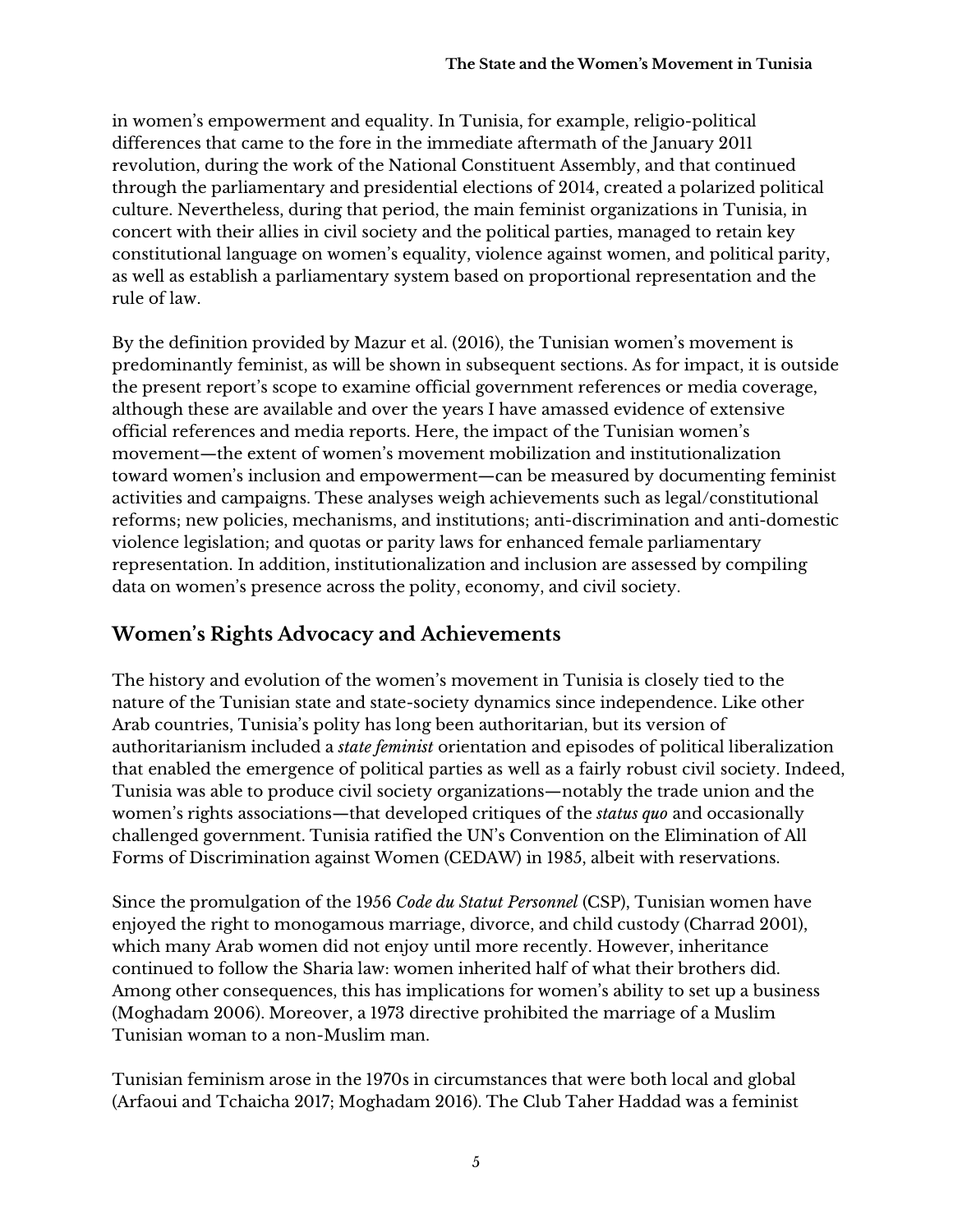group named after an early Tunisian male reformist, and the group produced a magazine called *Nissa.* In the late 1970s and into the 1980s, Tunisia was in the grips of changes to its economic model, union strikes, the Israeli bombardment of the PLO headquarters in Tunis, and the rise of Islamism. As President Bourguiba's behavior became increasingly erratic and autocratic due to illness, he was peacefully removed from power in 1988 and in 1989 succeeded by Zein el Abedin Ben Ali. That same year, two feminist organizations that had earlier formed were given official recognition: l'Association Tunisienne des Femmes Démocrates (ATFD) and l'Association des Femmes Tunisiennes pour la Recherche sur le Développement (AFTURD).

The 1990s saw more advances for women's rights and the women's movement. Responding to women's rights activism, the Tunisian state introduced a series of positive amendments to the CSP in 1993. The mother's consent was now required in addition to the father's for the marriage of a minor; a wife's duty of obedience to her husband was replaced by her right to be treated with care and concern; she gained the right to participate in the management of the family's affairs, such as the children's education, travel, and financial matters; and the couple could choose joint or separate financial holdings, to be stipulated in the marriage contract. CSP amendments also included the right of a child born out of wedlock to carry his father's name, receive the father's support until reaching adulthood, and inheriting the same portion as a daughter (Labidi 2007: 25-26).

More legal advances occur in the new century. In 2004, the ATFD secured passage of the country's first legislation combating sexual harassment, while the country's state-financed women's organization, the UNFT, established its own sexual harassment and domestic violence hotline. That same year, the CSP was amended further to permit the mother to give her name to a child if the father is unknown, and to claim a DNA test to prove fatherhood (Labidi 2007: 33).

In 2006, Tunisia celebrated the 50th anniversary of the CSP, an event commemorated with much ceremony by Tunisian feminists and allies in civil society. That same year, AFTURD published a book in two volumes arguing for equal inheritance (AFTURD 2006). In June 2008, the Tunisian government ratified the Optional Protocol to CEDAW (which enables individual women or groups of women to file claims of violations of rights specified in the Convention), but women's groups continued to press for full equality. The next year, the ATFD organized, in Tunis, a Maghreb-wide seminar on "Equality in inheritance" titled "Nothing Justifies Discrimination in Inheritance." Speakers such as Sana Ben Achour, law professor and ATFD official, and lawyer Alya Chérif-Chammari presented strategies for change. In 2010, the ATFD submitted a shadow report to the CEDAW committee's 47th session, calling for withdrawal of all reservations (ATFD 2010).

Further institutionalization occurred through the formation of two women's policy agencies. The government established the Centre de Recherches, d'Etudes, de Documentation, et de l'Information sur la Femme (CREDIF), with the well-known legal scholar, Soukeina Bouraoui, as its first director. The agency was tasked with carrying out studies on various aspects of women's economic conditions and to report these to the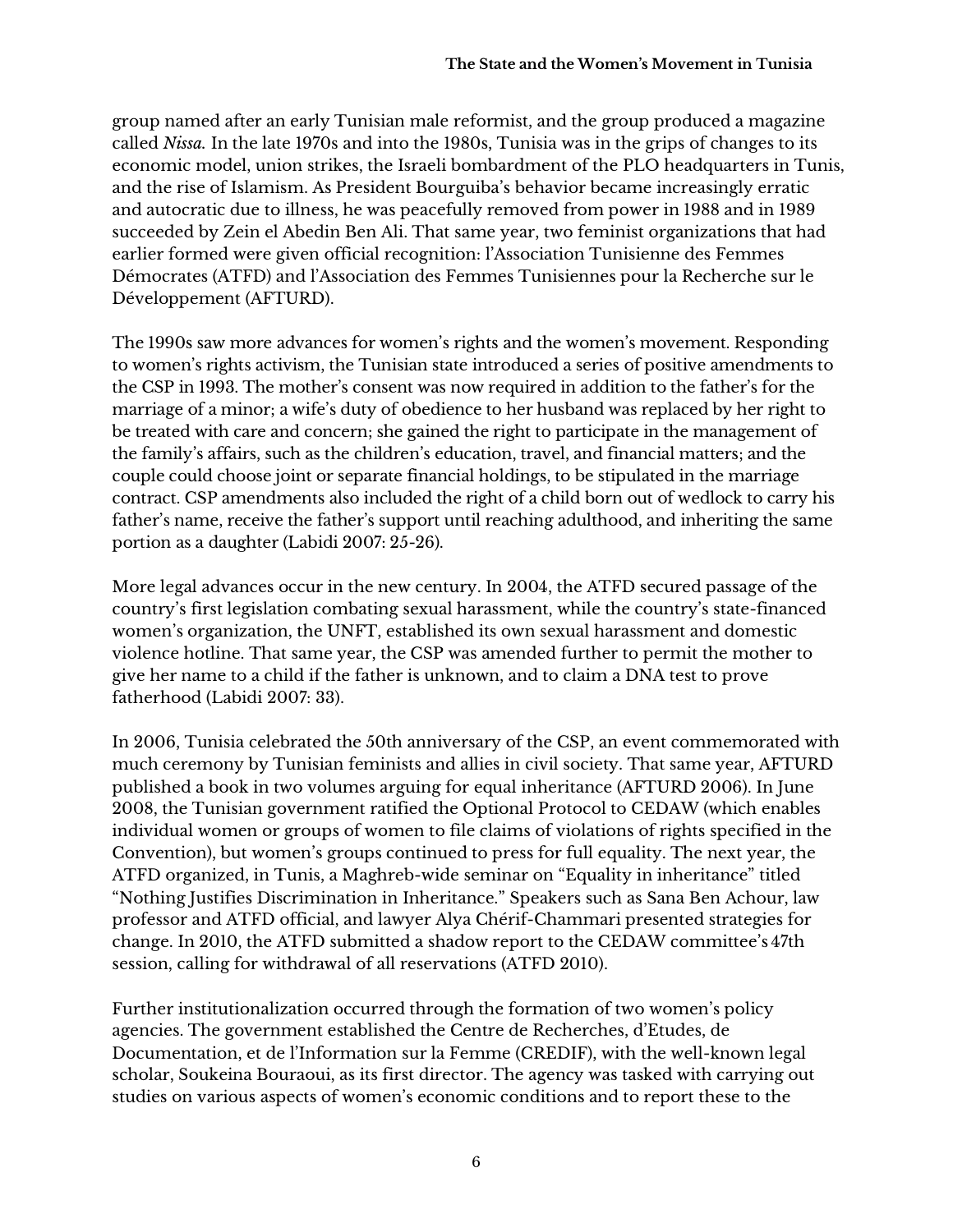planning ministry. Tunisia also hosted the Center of Arab Women for Training and Research (CAWTAR), which received funding from various international development agencies (see, e.g., Gribaa 2008-09). Both CAWTAR and CREDIF continue to produce substantive studies on women's economic, political, and social conditions.

One issue that has long preoccupied the women's rights groups is violence. The ATFD had started working on the issue of violence against women (VAW) as early as 1991, and a commission was formed to identify strategies to tackle the growing reporting of domestic violence. An international seminar convened in Tunis on Nov. 11-13, 1993, and published a report, *Les Violences à l'égard des femmes*. In 1993, a person on duty was appointed to receive those women before the ATFD was able to create a real center (*centre d'écoute*) where women would be listened to and their problems addressed.<sup>1</sup> The year 1998 saw passage of a law criminalizing "honor crimes," and an amended Article 218 of the Penal Code introduced punishments for perpetrators of family violence, making the punishment for domestic violence double that of an ordinary offense. The National Office of the Family and Population (ONFP) followed by offering medical care to women victims of family violence, though implementation was stymied because of low reporting, inadequate police training, and lack of public awareness of the law and services. Feminists also complained that enforcement was weak.

In the years prior to the 2011 revolution, feminists advocated for women's equality in all areas, including inheritance, and full implementation of CEDAW; permitting women to marry non-Muslim men; and ending violence against women. These priorities continued after the revolution, and more advances were made:

- 2011: The transitional government declares gender parity in elections and lifts remaining reservations on CEDAW.
- 2012: Protests by feminist groups and supporters defeat attempt by the Ennahdha-dominated Constituent Assembly to replace "equality" between women and men with "complementarity."
- 2012: State-funded women's shelter formed in Ben Arous.<sup>2</sup>
- 2014: The new constitution codifies gender parity and bans violence against women.
- 2012–2014: ATFD and AFTURD extend networks to Sfax, Sousse, Bizerte, Kairouan; members join coalitions.
- 2014: Women candidates win 31% of seats in October parliamentary elections.
- 2017: Passage of the strongest VAW law to date (July), which also removes the ability of a rapist to avoid prosecution if he marries his victim; abrogation of 1973 law prohibiting a Muslim Tunisian woman from marrying a non-

  $<sup>1</sup>$  At a September 2006 seminar in Tunis organized by the regional women's policy institute</sup> CAWTAR, Ahlem Belhadj, a former ATFD president, reported that initially the group lacked a strategy on violence against women, but the idea of a hotline for women to report abuse was so well received that the ATFD decided to find a way to tackle the flow of women seeking help. See Arfaoui and Moghdam (2016).

<sup>&</sup>lt;sup>2</sup> This was a joint effort of the National Office of Family and Population and the Spanish international development agency (see Mahfoudh-Draoui 2016: 13).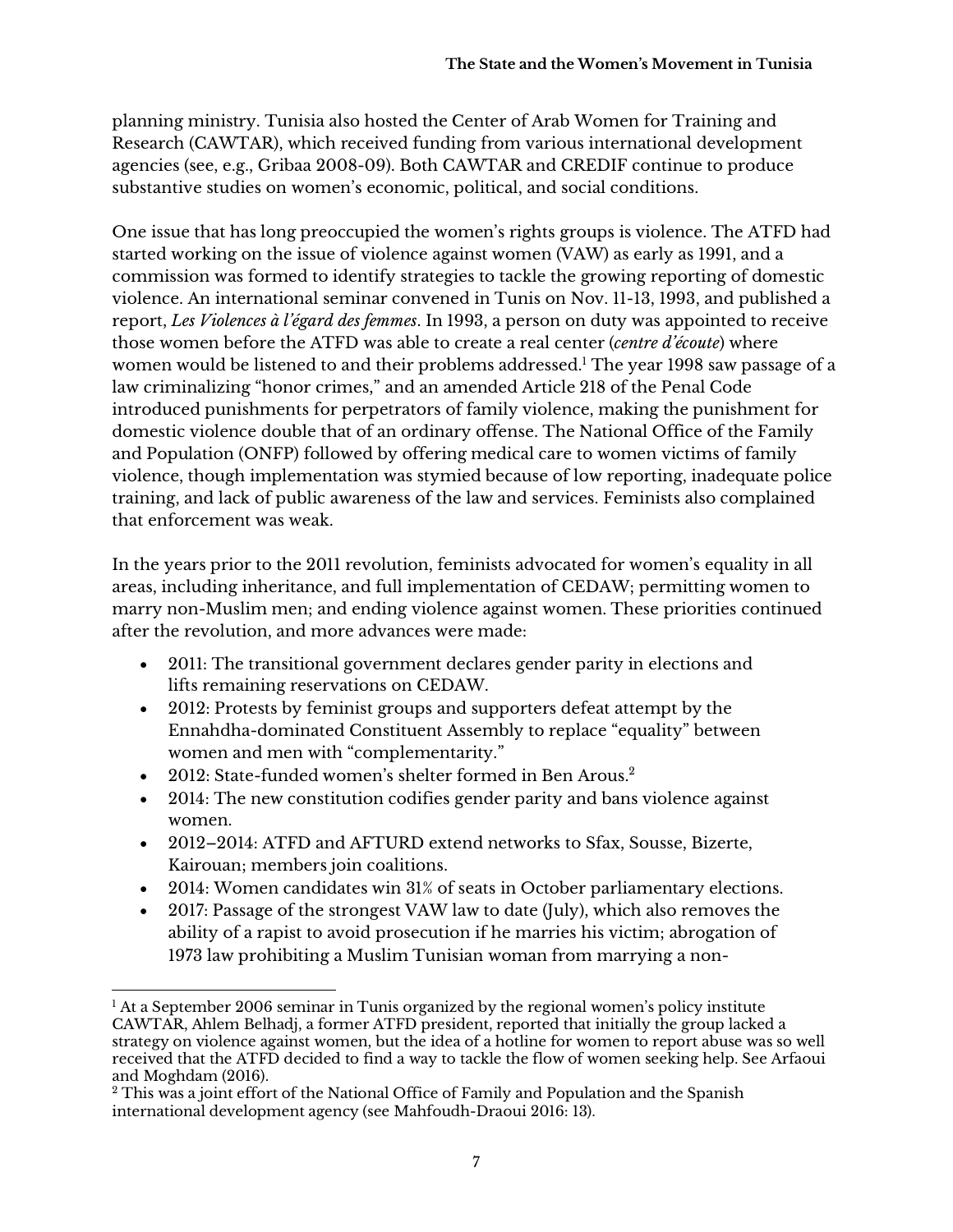Muslim man (September); introduction of equal inheritance bill in parliament.

Tunisia's family planning office had found that some 47% of women aged 18 to 64 had experienced violence of some kind, but typically domestic. The rape in September 2012 of Meriem Ben Mohamed by two policemen—whose defense was that she had been behaving immodestly with her boyfriend—galvanized Tunisia's feminist population. In September 2014, ATFD organized a national workshop and launched an Action Plan 2015–17 on Violence against Women. In attendance were ATFD representatives from branches in Tunis, Ben Arous, Bizerte, Sfax, Sousse, and Kairouan, who reported on their work. In March 2016, "Espace Tamkin" opened as a women's shelter *(centre d'hébergement*) for 30 persons (women and children) and since then has provided services to 88 women and children. It provides shelter for three months and a work training program (Mahfoudh-Draoui 2016: 13). Finally, in late July 2017, the Tunisian parliament adopted a new law that prosecutes all forms of rape and of private or public forms of conjugal violence (including fiancées, former fiancées, and former wives); prosecution of a perpetrator even if the victim withdraws the complaint; raising the age of consent to 16 (from the previous 13); establishment of a special police unit to handle VAW cases.<sup>3</sup>

## **Women's Political, Economic, and Civil Society Inclusion**

When compared with other countries in the Middle East and North Africa region (MENA), Tunisia's indicators on female labor force participation, educational attainment, professional activity, and political participation are quite impressive. Indicators on tertiary enrollment, fertility rates, and women in the judiciary are also impressive (see Table 1).

### *Political Inclusion: Law and Practice*

In the years before the revolution, growing opposition to President Ben Ali and the police state was becoming evident. A rally was held in 2002 to protest a constitutional amendment that would enable Ben Ali to run for a longer term, and human rights and pro-democracy advocates took issue with his 2004 presidential run. In 2009, a left-wing opposition leader was assaulted by police after he criticized the Ben Ali government. Worker protests broke out in 2008 in Gafsa and other industrial enclaves. In 2009, one leading women's rights advocate, Khedija Arfaoui, was called before the police to explain her internet activity. In May 2010, an anti-censorship protest involved many bloggers, including the young female bloggers Emna Ben Jemaa and Lina Ben Mhenni. Critically minded NGOs made extensive use of social media, and it was clear that there was much dissatisfaction with the status quo in the years before Mohammed Bouazizi set himself on fire.

 <sup>3</sup> Thanks to Samia Bouslama Letaief (AFTURD and UGTT), who distributed the announcement signed by ATFD, AFTURD, Beity, and LET, on August 1, 2017. In an interview in Tunis on June 19, 2017, law professor Hafidha Chékir, lawyer Hadidha Hayat, and religious studies professor Amel Grami gave credit to one Ennahda woman MP, Yamina Zoghlami, who supported the VAW law.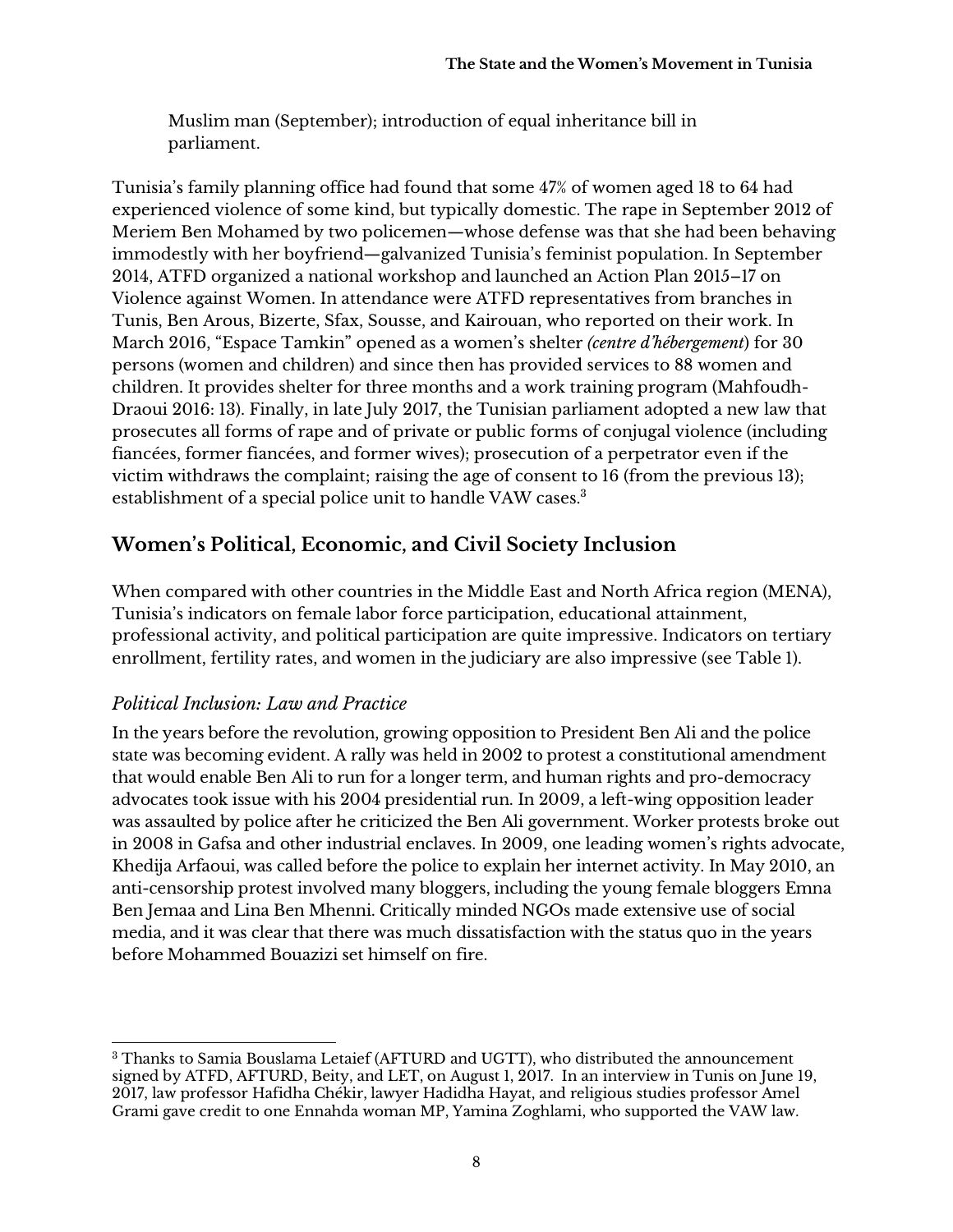|                                                      | Algeria                  | Morocco                                | Egypt                                                   | Tunisia                                |
|------------------------------------------------------|--------------------------|----------------------------------------|---------------------------------------------------------|----------------------------------------|
| Paid labor force, F %                                | 17%                      | 28%                                    | 19%                                                     | 25%                                    |
| Tertiary<br>enrollment,<br>F % age group             | 34%                      | 12%                                    | 14%                                                     | 40%                                    |
| Mean age at first<br>marriage, F                     | 29                       | 26                                     | 23                                                      | 27                                     |
| Total fertility rate                                 | 2.4                      | 2.4                                    | 2.9                                                     | 1.9                                    |
| Female share, seats<br>in parliament (1995-<br>2010) | 8%                       | $11\%$ (after<br>2002 quota)           | $2 - 3%$                                                | 23-28%                                 |
| Female share of<br>university teaching<br>staff      | 38%                      | 17%                                    | n.a.                                                    | 42%                                    |
| Women in judiciary                                   | 37% of<br>total*         | $24\%$ (first<br>appointed in<br>1965) | $0.46\%$ (first<br>appointed in<br>$2003$ <sup>**</sup> | 28% (first appointed<br>in 1967)       |
| Family law                                           | Minor<br>reform,<br>2005 | Major<br>reform,<br>2004               | Patriarchal; khul'a<br>Adopted, 2000                    | Liberal since 1956;<br>1998 amendments |
| State of women's<br>movement                         | In<br>abeyance           | Visible, well-<br>organized            | Fragmented,<br>subject to state<br>repression           | Visible, well-<br>organized            |

**Table 1.** Social/gender indicators at the start of Arab Spring (2010-11), Tunisia and Maghreb

Sources: World Economic Forum, *Global Gender Gap Report,* various years; Sonneveld & Lindbekk (forthcoming).

\* The percentage of Algerian female judges jumped to more than one-third after the Bouteflika government appointed 121 women as judges in summer 2010 (Sonneveld & Lindbekk 2017).

\*\* In 2010, 42 out of 9,000. Egypt appointed its first female judge, Tehani al-Gebali, in 2003. Judge al-Gebali was dismissed during a conflict between the Morsy government and the judiciary, at the start of 2013. http://www.npr.org/templates/story/story.php?storyId=125501126.

With the launch of the Arab Spring in Tunisia in December 2010 and the collapse of the Ben Ali government the following month, feminist groups mobilized to ensure a democratic transition with women. Fearing that the revolution in which they had taken part would come to favor Ennahdha—the Islamist party that had been banned since the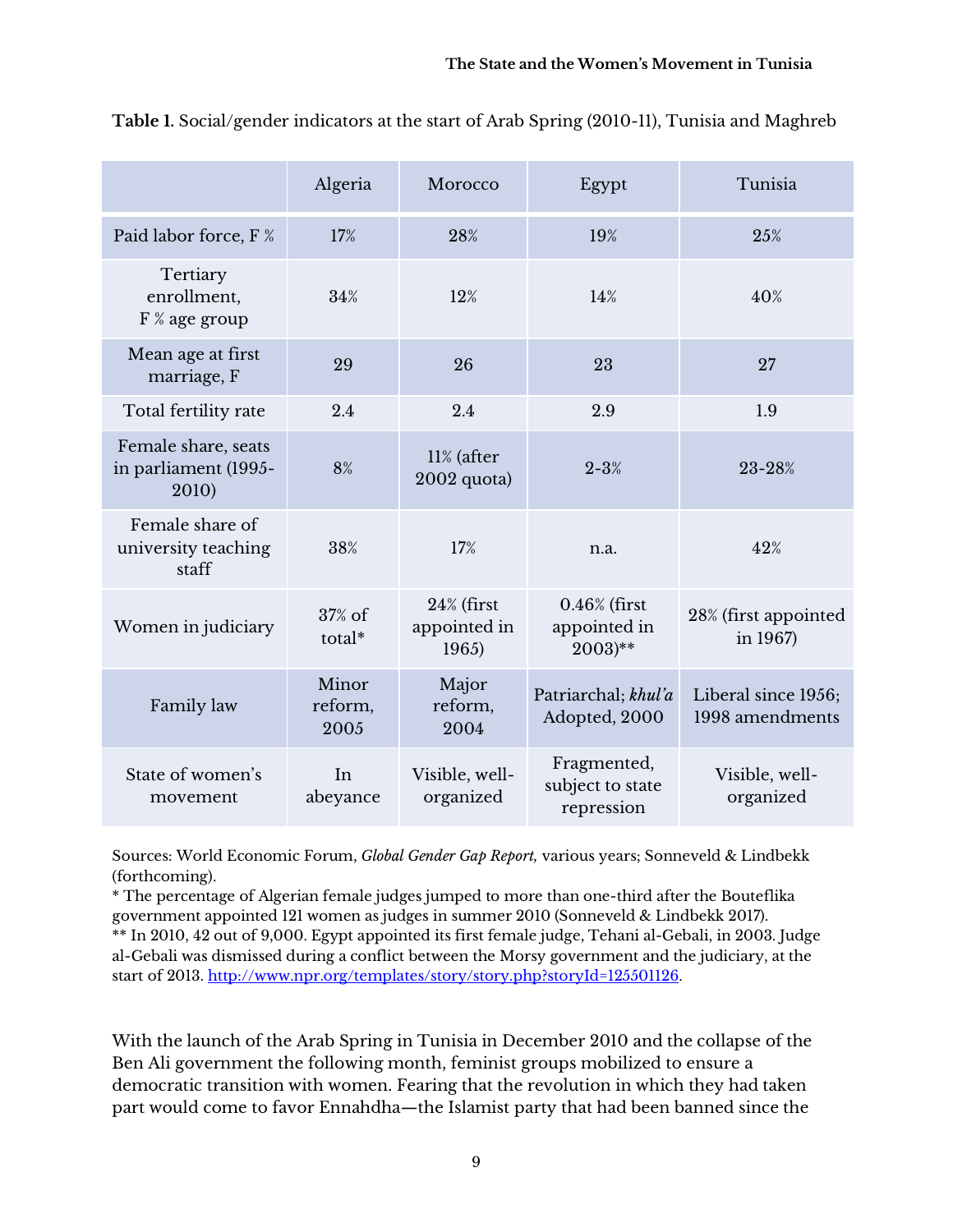early 1990s—and recalling Ennahdha's regressive stance on women's issues in the past, Tunisian feminists staged a protest on the eve of party leader Rachid Ghannouchi's return from exile in January 2011. Another protest by thousands of women took place in February 2011. Perhaps as a result of the women's protests, but also mindful of the presence of many qualified women, the 2011 transitional government and its four high commissions were careful to include women. In particular, the Haut Commission pour la realization des objectifs de la revolution, reform politique et transition democratique promoted women's participation and rights. Out of 115 officials across the high commissions, 30 were women, constituting 26%; this included three female cabinet ministers, although two resigned and only one, the Minister for Women's Affairs, stayed on for the duration of the year's work. It is indicative of Tunisian women activists' self-confidence and expectations that they were critical of the numbers and found women's presence insufficient (Khalil 2014).

In August 2011, a new law guaranteed the right to form political parties. But the explosion of political parties—especially of centrist, center-left, and leftist parties—fragmented what could have been a progressive bloc and helped bring about the Islamist electoral victory. The election for the National Constituent Assembly (NCA) in the fall of 2011 saw Ennahdha winning 37% of the votes. As a result, it formed a three-party coalition government with Ettakatol and the Congrès pour la République (CPR), two secular parties that received a relatively high proportion of ballots cast. Within the NCA, women constituted 28% of the members. Forty of the women deputies in the NCA were from Islamist Ennahdha Party, but the others were very active. Of the numerous parties legalized, three were led by women: the Party of Social Center directed by Salma Ammar; Afek Tunis by Emna Menif (co-directed with Mohamed Louzir); Movement of Democratic Edification and Reform by Emna Mansour Karoui. Maya Jribi was already co-leader of a left-wing party, the Progressive Democratic Party, later called the Parti Républicain. The Modern Democratic Pole, a left-wing coalition party, featured a significant number of women at the head of their electoral lists in 2011, such as Nadia Chaabane of El Massar, the left-wing coalition that included the former communist party.4

Prior to the Tunisian revolution, there was no Islamist women's association, in part due to state repression of Islamist activity. Afterward, Islamist women mobilized largely within Ennahdha, which also promoted women candidates to the ANC, 40 of whom were elected. Indeed, Ennahdha's Meherzia Laabidi was appointed vice president of the NCA. But the opportunity for civility between Islamists and secularists was shut down that autumn, when radical Islamists—Salafists as well as others who may have been with Ennahdha—began a campaign to silence or intimidate artists, singers, actors, and progressive professors. In March 2012, students clashed with Salafists who tried to replace the Tunisian flag with a black flag; it took an athletic young woman, Khaoula Rachidi, to climb up the building to remove the Salafist flag and return the Tunisian flag (Souid 2012).<sup>5</sup>

 <sup>4</sup> Tunisia's Communist Party, banned under Bourguiba, was legalized in 1993 under Ben Ali, during a period of post-Cold War political liberalization, and renamed Tajdid.

 $^5$  On the aggressive behavior of Salafists, see a 2016 report by the International Crisis Group available  $^5$ at https://www.crisisgroup.org/middle-east-north-africa/north-africa/tunisia/jihadist-violencetunisia-urgent-need-national-strategy.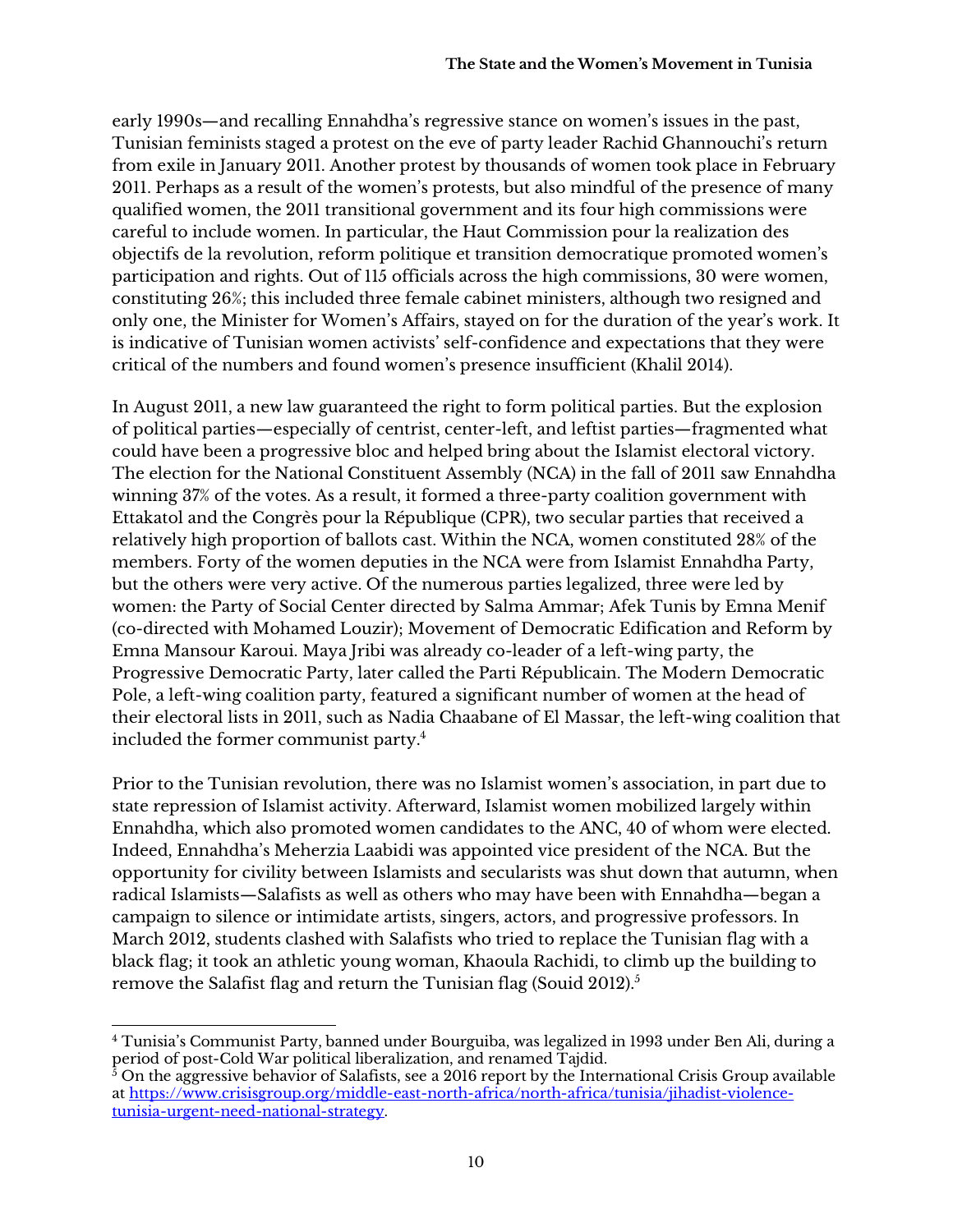In interviews conducted between 2012 and 2014, several feminist activists, including the legal scholar and ATFD militant Hafidha Chékir, told me they preferred to remain in civil society rather than associate with the political parties. Nadia Chaabane of El-Massar, however, disagreed, pointing out that, "We need both political society and civil society if we are to build a sustainable and participatory democracy."6 Indeed, civil society and political society alike reinforced each other. The open political environment and balance of political forces enabled ATFD and AFTURD to establish sections outside Tunis, in Sfax, Sousse, Bizerte, and Kairouan, and to work in coalition with the UGTT, Human Rights League, and figures from the progressive political parties to defeat attempts to roll back women's rights. In 2013, following the assassination of two left-wing political figures, secular civil society organizations joined the progressive political parties to form an opposition movement that coalesced into the Front National du Salut and called for the government's resignation.7

Protests in the summer of 2013 could have led to mass resignations within the NCA and the government's collapse, but civil society organizations stepped in to ease tensions democratically. The National Dialogue Quartet, consisting of the trade union UGTT, the employers' organization UTICA, the Tunisian League for Human Rights, and the lawyer's association, served as mediators between the opposition and the government, and negotiated an agreement whereby the government would step down and hand over power to a transitional nonpartisan government following the finalization of the new constitution. Such procedural democracy, combined with a dynamic civil society, remains unique to Tunisia. For its role in the peaceful transfer of power following a very fraught summer, the Quartet was awarded the Nobel Peace Prize in 2015.

The 2014 Tunisian constitution guarantees the principle of nondiscrimination among citizens; stipulates equality between men and women; guarantees the right to work and health care; and commits the state to end violence against women. Specifically, important achievements to ensure women's political inclusion are Article 46 of the new constitution (on "equal opportunities for men and women to hold positions of responsibility in all areas"), and the last paragraph of Article 34 on the state's responsibility to ensure women's representation in elected bodies. In April 2014, the Tunisian government sent a letter withdrawing its previous declaration regarding CEDAW Article 15(4) and its reservations to Articles 9(16), 16 (C, D, F, G) and 29(1). However, it retained the right to "not take any organizational or legislative decision in conformity with the requirements of this Convention where such a decision would conflict with the provisions of chapter I of the Tunisian Constitution" (Mahfoudh Draoui 2016: 26).

In the October 2014 elections, Tunisia's parliamentary system of proportional representation and the parité law enabled a 47% female share of candidates, though only 12% were at the head of the party lists. Eventually, women won 31% of seats in Tunisia's new parliament, and Nidaa Tounès gained most of the parliamentary seats overall. The new parliament looked considerably different from the ANC, especially with the 15 seats won by

 <sup>6</sup> Interview with the author, March 2014.

<sup>7</sup> Personal communications and interviews during research in Tunis, March 2013 and March 2014.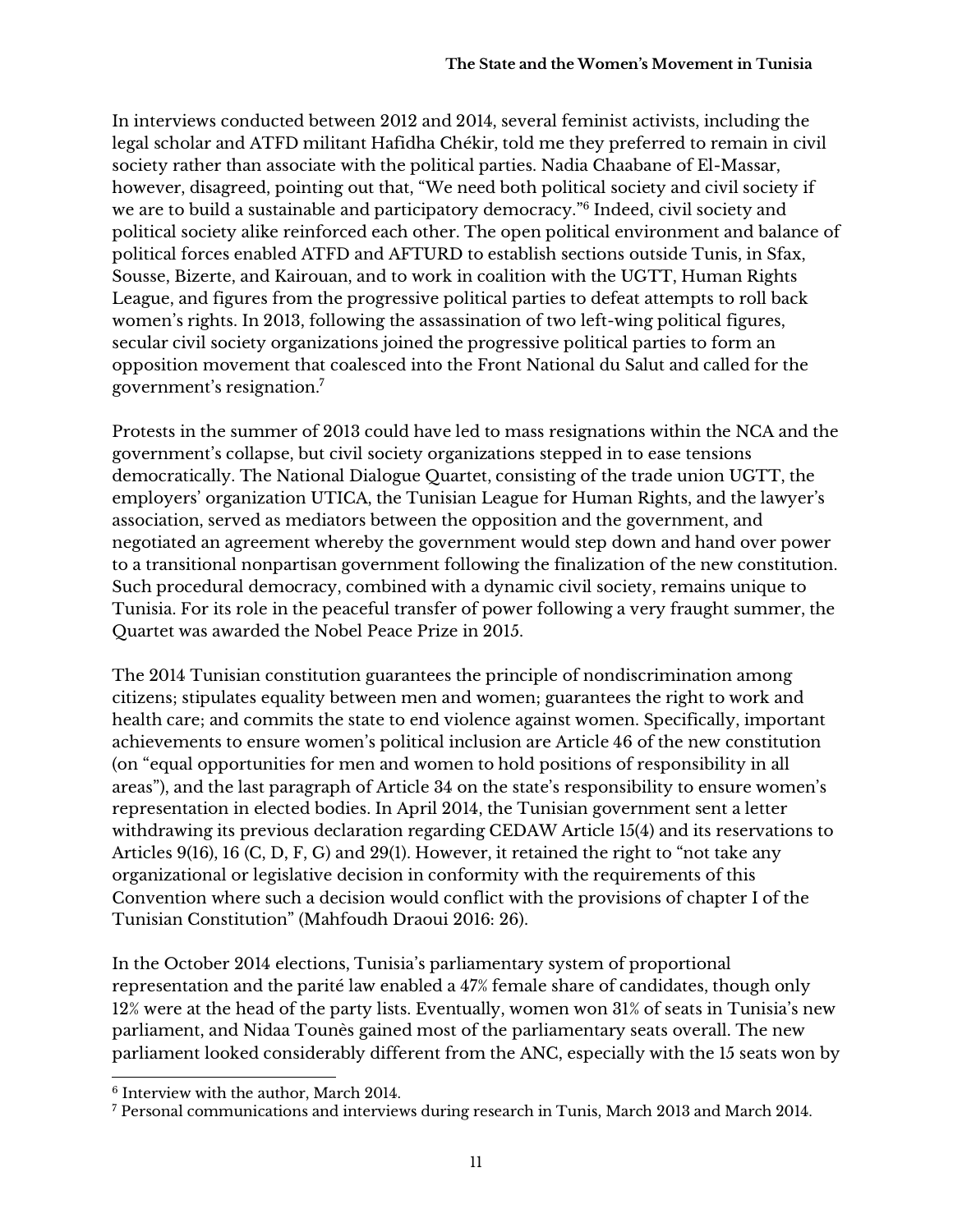the far-left Front Populaire, though losses for other progressive parties were significant.<sup>8</sup> After Beji Caid Essebsi won the presidential election, he thanked the million Tunisian women who had voted for him, and appointed a prime minister who in turn appointed three well-known women to his cabinet: Khedija Cherif, in charge of the ministry of women and the family, Latifa Lakhdar (formerly a vice president of one of the 2011 Haut Commissions), in charge of culture, and Salma Elloumi Rekik, in charge of professional training and employment. Six other women were given posts as secretaries of state.<sup>9</sup>

Yet a 2016 study of women in political and civic life in Tunisia and three other Arab countries, conducted by CAWTAR and financed by Oxfam, finds a poor sense of citizenship and rights among many of the women interviewed, especially those from poor and marginalized areas. It describes the communicative difficulties of the women and identifies poverty, marginalization, and under-education as contributors to women's self-exclusion and the main obstacles to their political participation. According to the study, there was "a lack of self-confidence in the way the women introduced themselves and defined their roles" (CAWTAR and Oxfam 2016: 15). But the study also found a category of women "who expressed a structured, rational view of political matters" (ibid. 16). The role of civil society was cited as especially significant in changing women's perceptions or self-perceptions.

#### *Educational Advances and Women's Inclusion in the Economy*

Tunisia has made major advances in schooling. Graduation rates from secondary schools, in particular, stand out. Women's university enrollments began to exceed those of men in the academic year 2001-2002, when some 15,000 women were enrolled compared to 13,440 men (*Revue du CREDIF* 2015: 68). In the academic year 2013-2014, women students made up 61.5% of university enrollments across both public and private universities. The data show that women are not concentrated in the humanities and social sciences but in fact have a good representation across disciplines. In 2013-14, female enrollment constituted the majority (68% to 77%) in the fields of education, arts, letters, administrative and social affairs, law, journalism and information sciences, and social and behavioral sciences—fields that may be considered traditionally feminine. The female share of enrollment in social services was nearly 88%. However, the fields of mathematics, life sciences, physics, and environmental sciences also had very high female enrollments (see Table 2). At the lower end were architecture and building (36.1%) and engineering (36.5%). However, at the master's and Agrégation levels, women earned 53% of the degrees in engineering and nearly 60% of degrees in architecture. The doctoral degrees earned by

 <sup>8</sup> In 2014 Ennahdha won 69 seats compared with the 86 seats for Nidaa Tounès. The breakdown of the 69 women parliamentarians was as follows: Nidaa Tounès 32 (including the well-known constitutional lawyer and feminist activist Bochra Bel Haj Hmida), Ennahda 29 (including Mehrezia Laabidi), Front Populaire 3, l'Union Populaire Libre 2 (including Mbarka Aouania, widow of the assassinated Mohamed Brahmi), and two from two smaller parties. By summer 2016, however, Nidaa Tounès saw the resignation of a number of members due to disagreements with the party leader's actions.

<sup>9</sup> Thanks to Khedija Arfaoui for sharing the article, "Les femmes du gouvernement Essid", sent January 26, 2015.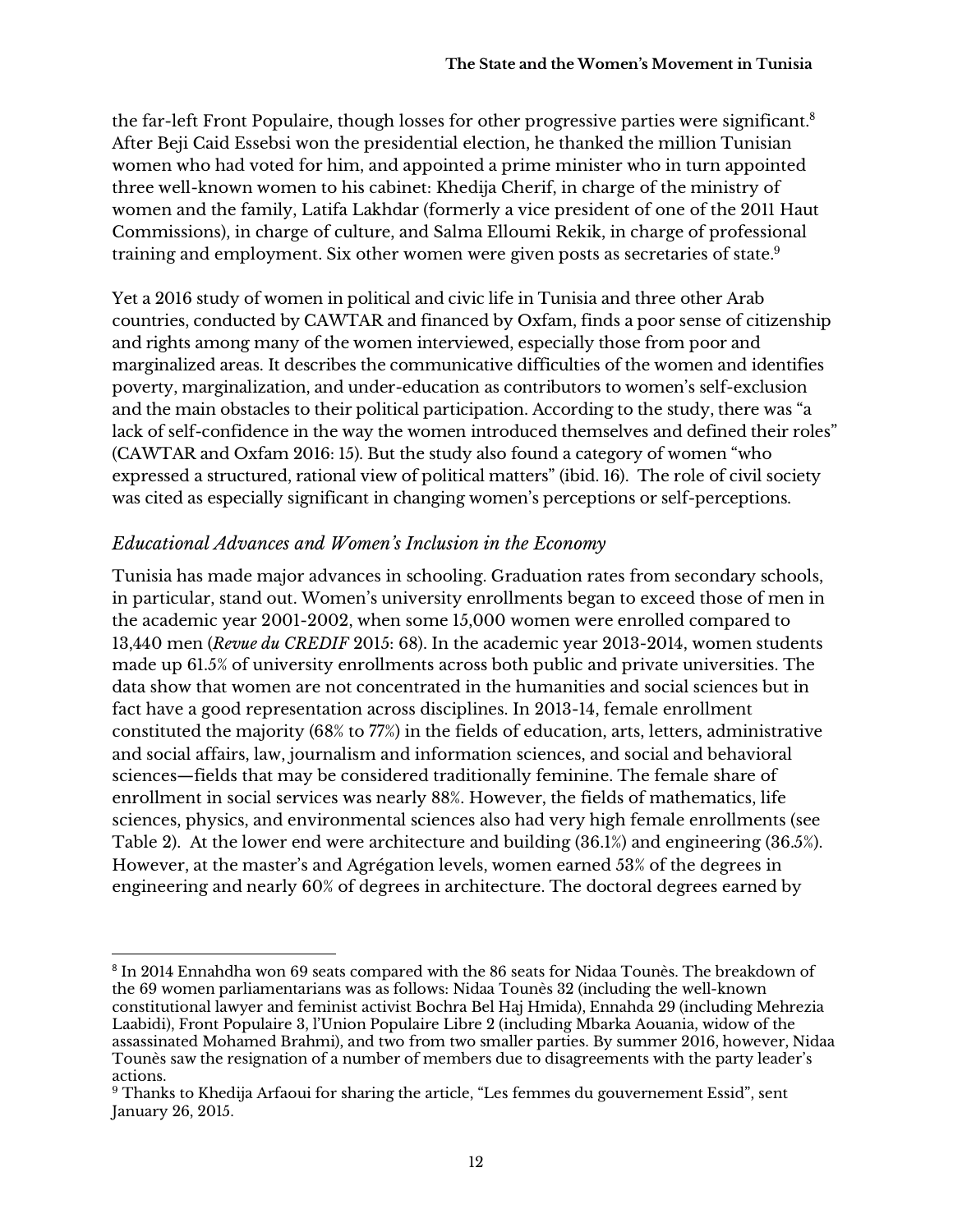women in those fields roughly matched undergraduate enrollment figures. The result of the educational advances is that Tunisian women are found in a vast array of professions.

**Table 2.** Women's shares across tertiary-level fields of study and presence in the professions

| Fields of Study (2013-14)       | Female Share (%)  |  |
|---------------------------------|-------------------|--|
| Mathematics and statistics      | 54                |  |
| Life sciences                   | 84.9              |  |
| Physics                         | 71.1              |  |
| Veterinary sciences             | 61.3              |  |
| Agriculture and horticulture    | $\overline{71.3}$ |  |
| Health                          | 71.8              |  |
| Environmental protection        | 78.9              |  |
| <b>Transport services</b>       | 58.4              |  |
| <b>Women in the Professions</b> | Female Share (%)  |  |
| Magistrates / judges            | 29                |  |
| Lawyers                         | $\overline{31}$   |  |
| Medical personnel               | $\overline{42}$   |  |
| Pharmacists                     | $\overline{72}$   |  |
| Journalists                     | $\overline{34}$   |  |
| Women in the media              | 34                |  |
| Public sector                   | $\overline{21}$   |  |
| Primary school teachers         | 51                |  |
| Secondary school teachers       | 48                |  |
| University instructors          | 40                |  |

Source: *La Revue du CREDIF,* no. 49 (Dec. 2015): 63, 68-69.

The very positive trends in education and the professions provide only a partial picture. Tunisia's women suffer from an untoward economic situation and low demand for their labor, wage gaps in both public and private sectors despite their educational attainment, and inadequate support structures for working mothers. These contribute to, and reflect, social, regional, and income inequalities.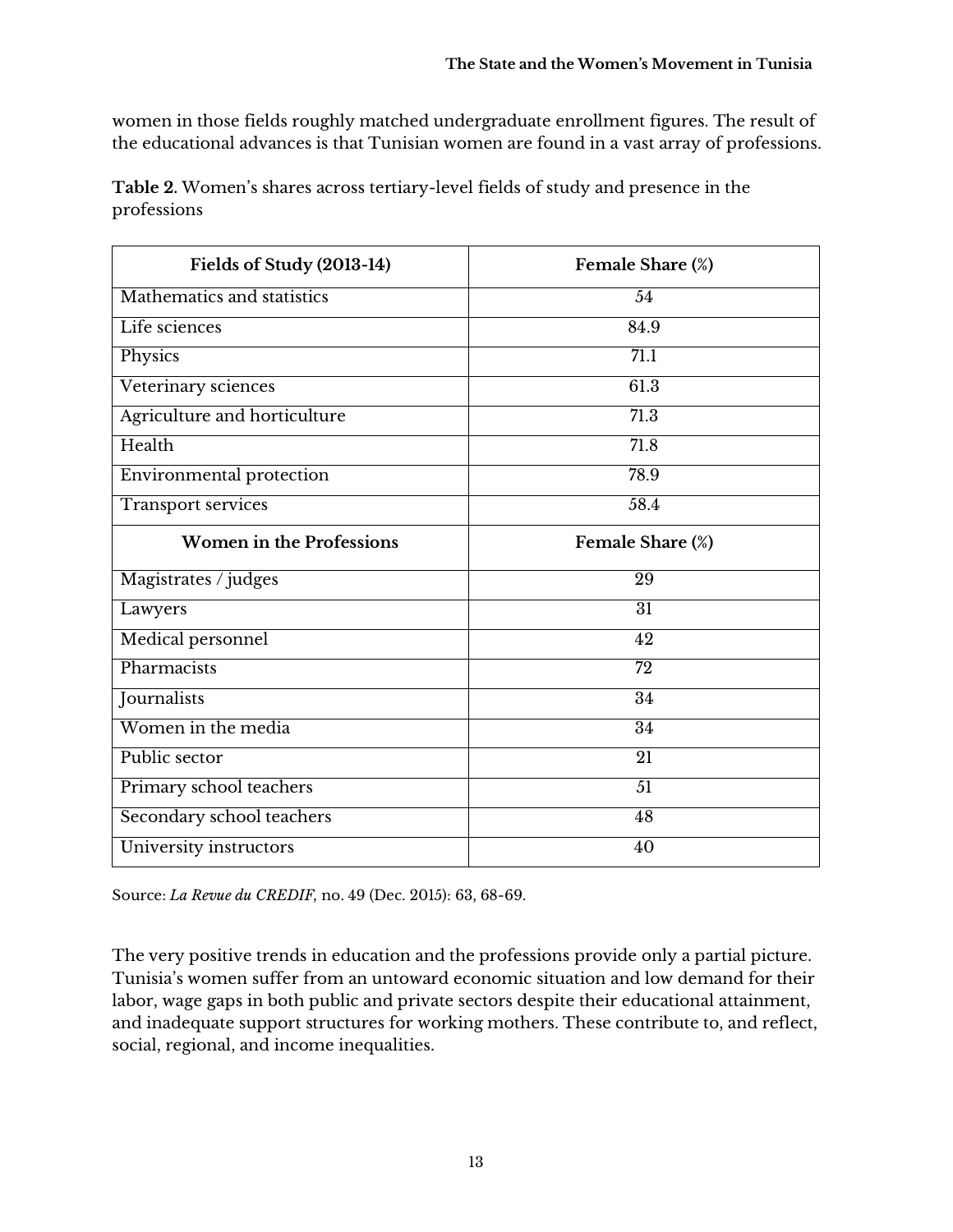In 2004, President Ben Ali offered women the possibility to work part-time for threequarters of their salary and the promise of a full retirement. Tunisian feminists argued instead for nurseries and kindergartens for the children of working mothers, because, by 2005, Tunisian women's representation in the workforce had risen to 24.3%, compared to less than 6% in 1966. Women were found in all the sectors of the economy: 43% in manufacturing industries, 32% in agriculture and fishing, and 21% in administration. Fully 72% of pharmacists were women, and females made up 42% of the medical profession, 34% of journalists, 51% of primary schoolteachers, 48% of secondary schoolteachers, and 40% of the teaching staff in higher education. Some 10,000 women were company directors in 2004. In the legal sector, women represented 27% of judges and 31% of lawyers. In 2004 a woman was appointed public prosecutor and another was named judge at the Directorate General of the Higher Institute of Magistrature. Several Tunisian women acquired international renown. In April 2007, Souhair Belhassen was elected president of the Fédération Internationale des Droits de l'Homme (FIDH); Khedija Cherif was elected FIDH general secretary and Sophie Bessis assistant secretary general.10 In such a context of occupational distribution and professional achievement, Tunisian feminists did not agree to the overall marginal position of women in the workforce.

Ben Salem (2010: 501) refers to studies showing that many employed women find it difficult to balance work and family. The labor law differentiates between the public and private sectors. In the public sector, social insurance is provided, and women are entitled to a paid maternity leave of two months and on-site child care facilities at workplaces with more than 50 workers. There are also special provisions for mothers of small or handicapped children. Private sector employers are not required to provide paid maternity leave, although the law stipulates a leave of 30 days, and new mothers are granted daily leave to breastfeed during working hours, for a year after the birth of their child. Employers are required to provide child care facilities if their employees number 50 or more (Ben Salem 2010: 502; Bernard-Maugiron 2015: 7). Small enterprises are exempted from these requirements. In practice, the larger employers do not always honor the maternity and child care obligations, and private facilities are expensive.

Moreover, Tunisian women may retire at age 60. Family obligations as well as the younger retirement age means that women's pensions are smaller. Although there is no gender distinction in social security provisions, the mandatory requirements only apply to civil servants (Bernard-Maugiron 2015: 8), which may explain why 86% of those in health and public administration are covered. It is encouraging to know that in 2014, nearly 74% of those in manufacturing industry, comprising 67.5% of working women, were enrolled in social insurance (République Tunisienne 2014: 26).

According to Samia Bouslama Letaief, head of the UGTT health sector and longstanding AFTURD member, a campaign is underway to increase maternity leave to three months

 <sup>10</sup> In an article titled "Governance, Women, and the New Tunisia" (*Politics and Religion*, vol. 8, no. 1 (2014): 135–64), Khedija Arfaoui and Jane Tchaicha note that the state media made no mention of these achievements.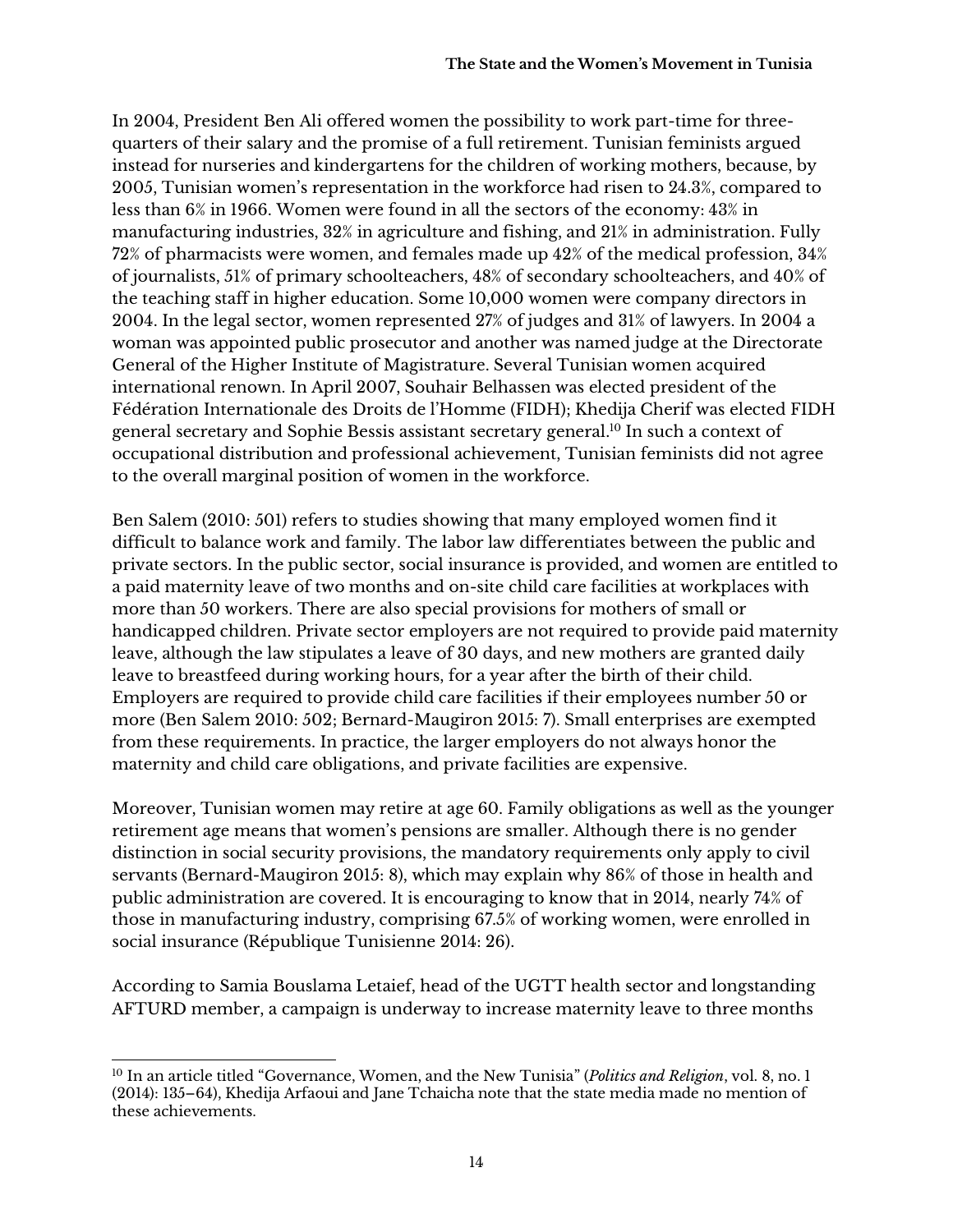and introduce a parental leave of six months, and was awaiting passage of the bill by the national assembly: "nous attendons toujours son adoption par l'ARP."11

According to ILO data, manufacturing employs the largest share of Tunisian female labor force (43%), followed by professional, scientific, and technical/public administration, social security, and human health and social work activities (19.4%), and just 12.3% in agriculture, forestry, and fisheries. Only 7.7% of women are found in wholesale and retail trade. In terms of occupational distribution, the female labor force is concentrated in professional fields (24%); clerical, service, and sales workers (20%); with fully 51% in blue-collar occupations. According to Ben Salem (2010: 501), women made up 39% of the staff in the civil service. Within the health sector, women made up 42% of physicians, 72% of pharmacists, and 57% of dental surgeons. These figures suggest the extent to which public and private services depend on women.

Yet Tunisia's female labor force participation rate is very low by international standards; at 27.2% in 2012 (République Tunisienne 2012) it is about half the rate of OECD countries (53%). At the same time, its female unemployment rate (24% in 2012) is very high by international standards. Despite women's significant educational attainment levels, unemployment is much higher among women than men (nearly twice as high), illustrating the great difficulties women face in trying to strengthen their place in the economy.

The problem seems to originate on the demand side. Well-qualified, university educated women have the highest unemployment rate of any group in the population, at 47.4%, compared to 20.6% among similarly qualified men in 2012 (République Tunisienne 2012). Young people aged 15-29 years constituted 72% of the total number of unemployed.<sup>12</sup> University-educated women experienced a sharp decline in the probability of government employment in recent years; it nearly halved over the course of 2005-2013 for both never married and ever-married women (Assaad et al. 2016: 12). Large numbers of young women, who wish to enter the labor market out of economic need (especially girls from workingclass households who attained secondary schooling or less) or to pursue a professional career, find that the lack of demand blocks their entry into the workforce.

Given the large proportion of working women in manufacturing, the shock of the Great Recession and closure of plants must have been substantial, contributing to the both unemployment and to the "discouraged worker" effect. Without access to detailed data, one can only conjecture job losses for working class women as a result of the export and investment declines. 13In 2010, the unemployment rate of women graduates was 32.9% compared with 15.8% for men (CREDIF 2015: 70).

 <sup>11</sup> Personal communication via email, June 4, 2017.

<sup>12</sup> "Tunisia: High rate of unemployment among youth and women," *Tunis Times,* May 25, 2014. <sup>13</sup> Mechanical and electronics manufacturing and automotive components have been the most dynamic export sectors from the 1990s, outstripping the previously dominant textiles and garments sector. Exports of textiles and garments sector declined from 42% of all merchandise exports in 2004 to 27% in 2008. In contrast, exports of electric and electronics and chemicals increased to 30% (Ayadi and Mattoussi 2014, Appendix Table A3, p. 15). Together with agro-food production, these are the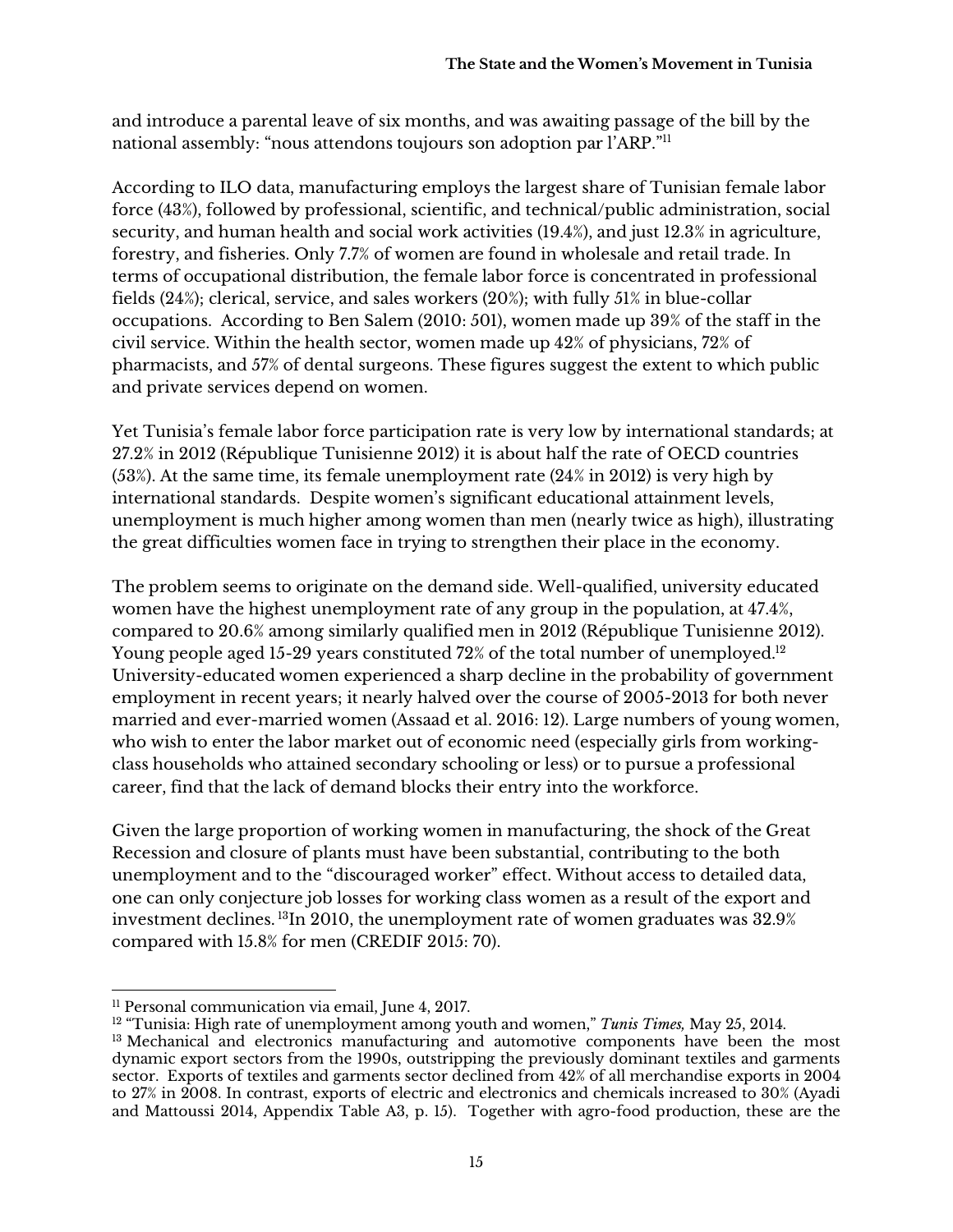In sum, gender inequality in the labor market (especially in the private sector), high rates of female unemployment, and stratification within the female population—in an overall untoward economic environment—have greatly contributed to widespread social inequality, economic exclusion, and disadvantage for Tunisian women.

#### *Social and Regional Inequalities*

According to Samia Letaief (response to questionnaire, email, June 4, 2017):

Selon les lois, les femmes ouvrières devraient travailler dans de bonnes conditions, mais la réalité est autre surtout dans le secteur privé et particulièrement les ouvrières agricoles. En effet, pas de couverture sociale, 10 à 12 H de travail par jour, très mauvaises conditions de transport, pas de congé payé, pas de sécurité au travail, arrêt du travail à tout moment, l'exploitation continue … Les ouvrières des secteurs textiles et de l'électronique travaillent en général dans le respect des lois. Elles sont plutôt syndiquées et mieux organisées (see translation in footnote).<sup>14</sup>

Available data show a mixed or possibly polarized picture of women, work, and well being. Government sources show that the highest female labor force participation (FLFP) rates that is, above 30—are found in coastal and relatively affluent areas such as Tunis, Ariana, Ben Arous, Manouba, Nabeul, Zaghouan, Sousse, and Monstir. The highest female unemployment rates are found in the country's interior, reaching 40% to 46% in Kebili, Gafsa, and Tataouine (République Tunisienne 2014: 16). These rates are often two to three times higher than the unemployment rates for men.

Tunisia's interior lacks the infrastructure, transformation, and information networks that the northeast and the coastal areas enjoy. Healthcare needs are largely unmet in low-income areas such as Jendouba, Le Kef, Kasserine, and Gafsa. Some 60% of women suffer from health problems and just 10% have access to healthcare (Elrahi 2015). Youth illiteracy and drop-rates are also significant in these areas; 40% of women are illiterate in these locations.

A 2013 study commissioned by CAWTAR and financed by UNESCO and the Dutch government (Ben Salem and Ben Cheikh, 2013) is an example of the way that women's policy agencies address the conditions of low-income women in the country's interior. Drawing on in-depth interviews with young women in particular, the study identifies women's vulnerabilities as absent or weak cultural capital, economic precarity, and social precarity. Young women's approach to politics can be characterized in one of the four following ways: disaffection, self-exclusion, perplexity (regarding political questions), and sustained interest in politics (pp. 31-32). The investigators of this study find that various

<u> 1989 - Andrea Santa Andrea Santa Andrea Santa Andrea Santa Andrea Santa Andrea Santa Andrea Santa Andrea San</u> pillars of productive capacity in manufacturing. The textiles and garments sector is relatively labor intensive and remains heavily feminized (Jaud and Freund 2015; see Fig. B1.1.1, p. 2). <sup>14</sup> Translation: "As per the laws, women workers must work under good conditions, but the reality is different in the private sector and especially for agricultural workers. Lack of social insurance, 10-12 hour workdays, very bad transport conditions, lack of paid maternity leave, lack of job security, work termination at any moment, exploitation continues … Workers in the textiles and electronics sectors generally work under legal conditions. Such women workers are for the most part unionized and better organized."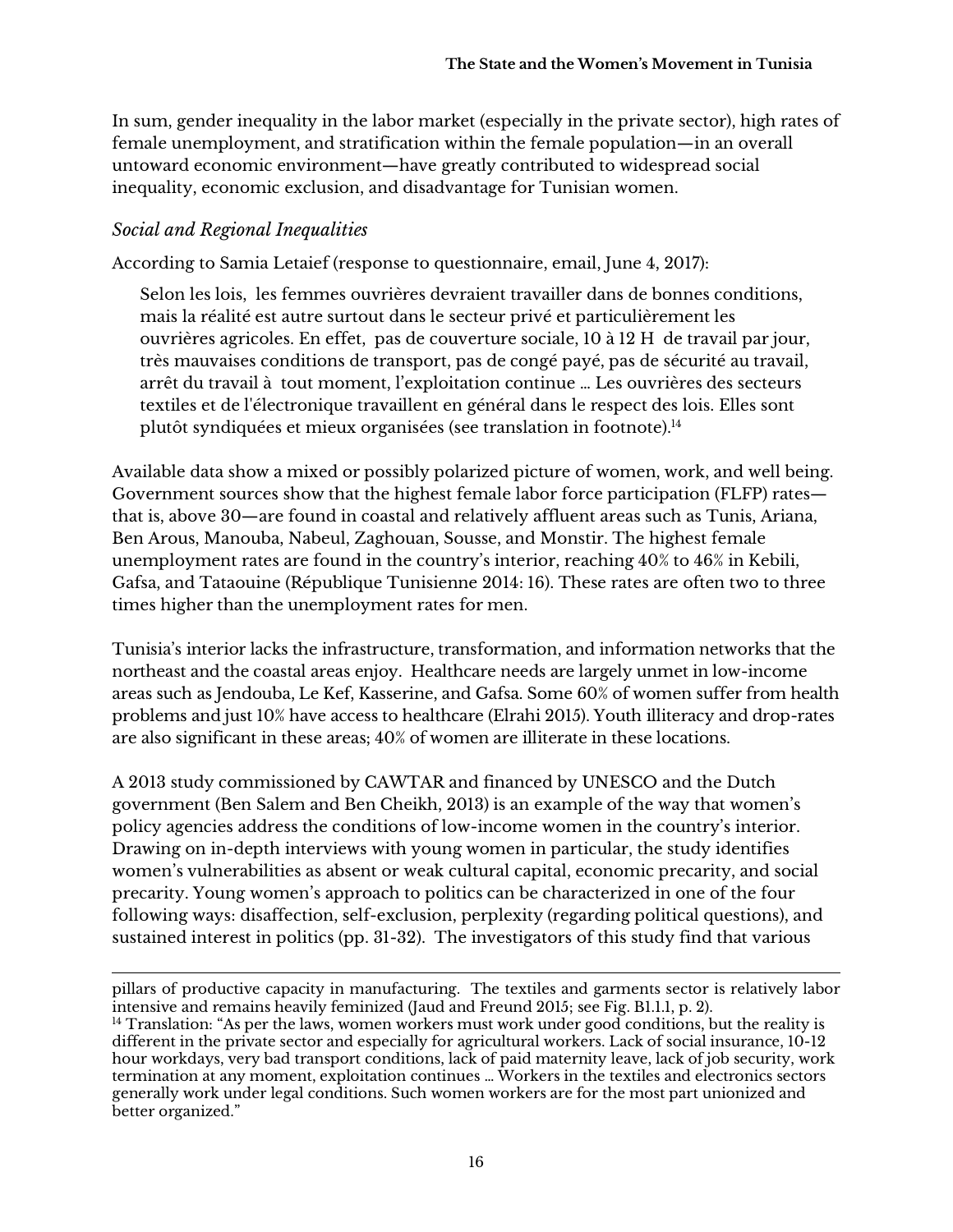factors such as illiteracy, unemployment, and geographic isolation from the political center prevent young women from "investing in politics" (*l'investissement politique*) (p. 52). The Governorate of Kasserine, for example, has a high rate of female illiteracy (43%), and a high rate of unemployment of college-educated youth (39%). Some of the women interviewed complain of unemployment and lack of progress after the revolution; others believe in parity but complain of the silencing of women's voices; one woman celebrates the new freedoms after the revolution.

How has the government responded to female unemployment and economic exclusion, especially in the interior? In 2016, the Tunisian government reached agreement with the IMF for a \$2.8 billion bailout to cope with the economic and political transition and to help fund its new development plan 2016-2020 (République Tunisienne 2016). In its note to the IMF, the leading sectors proposed for policy interventions are the knowledge economy, health and social care, tourism, and modern agriculture. One goal is to significantly increase women's share of the labor force to 35%. Another goal is to increase the size of the social care sector. This entails raising kindergarten enrollments from 35% in 2015 to 53% in 2020, and investing in child protection, sports and home-care support. The government has proposed regrouping the existing 289 microcredit associations into 24 institutes (one per region), to be governed by a new microfinance strategy (IMF 2016: 23). If successfully accomplished, this initiative carries the potential to better serve women's entrepreneurship, especially in the country's interior, where FLFP is very low and unemployment rates very high, as noted previously. Nonetheless, more information and data are needed on the availability and quality of childcare centers and pre-school facilities, and the demand for them. This would be especially relevant in the poorest regions such as Sidi Bouzid, Kairouan, and Kesserine.

#### *Inclusion Across Civil Society*

Tunisian women have long participated in civil society, whether in professional associations, student organizations, environmental protection associations, human rights organizations, the main trade union (UGTT), the employers association (UTICA), and, of course, the women's rights organizations. Women are very active within the associations of lawyers and judges, and indeed, Kalthoum Kannou, who ran for president but lost to Beji Caid Essebsi in the fall 2014 presidential election, was at one time head of the judges association. Well-known women lawyers include Radhia Nasraoui, who defended Islamists during Ben Ali's time, Leila Ben Debba, who defended bloggers and called for a secular and democratic Tunisia after the revolution, Alya Cherif Chammari, and Hafidha Chékir and Bochra Belhaj Hmida, both with the ATFD.15

Although women workers and employees represent a large proportion of the UGTT, and several women trade unionists hold leadership posts within the sectoral unions, feminist

 <sup>15</sup> A very interesting article in a French magazine features Leila Ben Debba, with a photo of her in her lawyer's garb carrying a Tunisian flag. See "Nous exporterons notre révolution à tous les pays du Maghreb: Leila Ben Debba," *Paris Match,* no. 3218 (special issue, "Tunisie: Le Souffle de la Liberté," 20-26 janvier 2011): 67.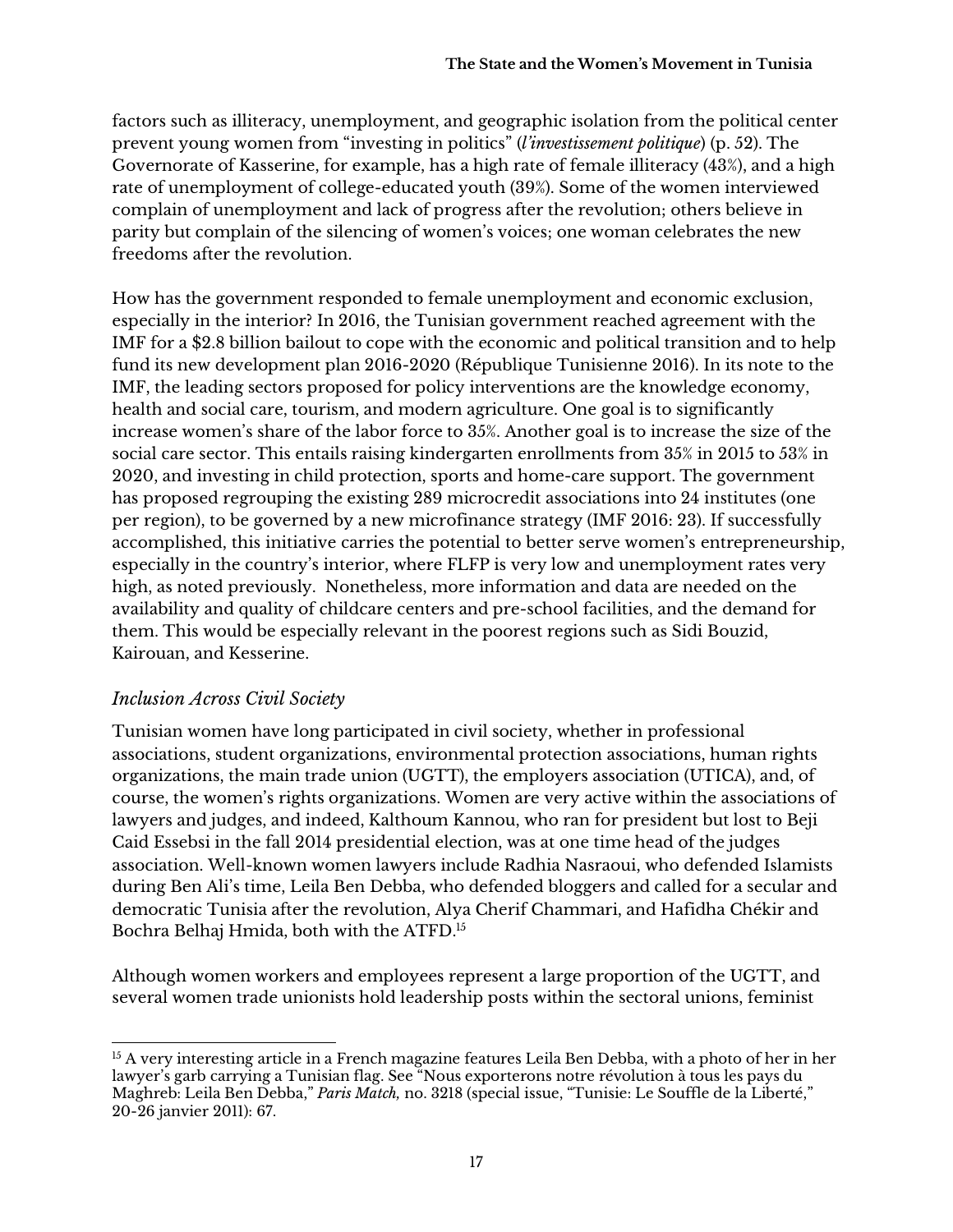activists have been perplexed and dismayed by the absence of women in the UGTT executive committee. In the January 2017 elections, only one woman was elected to the 13 person executive (SGA). In an interview in Tunis on June 19, 2017, Samia Letaief told me that she would no longer speak of gender equality, only of gender inequality. However, she also noted that "après 70 ans et beaucoup de batailles et lors du 23ieme congrès … nous avons pu passer le projet de loi qui exige au moins deux femmes dans toutes les structures syndicales."16 In a brief discussion at the UGTT headquarters in Tunis on June 18, Anouar Ben Kaddour, a senior UGTT official, said that at the annual ILO conference in Geneva, the tripartite Tunisian delegation included one woman among the delegates representing the UGTT, but almost an equal number of women and men representing the government (Ministry of Social Affairs).

Women also are active in the employers' association, UTICA. Leila Haiat, a UTICA official and owner of two enterprises, agreed that much needed to be done to improve the conditions of women workers in the private sector, and especially in the small enterprises, especially in the rural areas. She also decried wage inequality. The labor law, she said, distinguishes between the public and private sectors; protection is not provided in much of the private sector: "I do not agree with the division; we should have a unified law."17

Within the university sector, not only do female students predominate, but a large proportion of the teaching staff is female. Moreover, according to Samia Charfi Kaddour, professor of physics at the University of Tunis, El Manal: "Il y a de plus en plus de femmes qui ont un pouvoir de décision, qui sont responsables de laboratoires ou unités de recherche. Au Ministere, il y a presque autant de femmes (40%) que d'hommes (60%) au poste de directeur général."18

# **Implications**

Tunisian women have benefited from decades of state feminism, an institutionalized feminist movement, and a democratic transition that has enabled more initiatives for recognition, representation and inclusion. This report examined how the women's rights activists in Tunisia have mobilized and helped affect legal and policy changes under conditions of both authoritarianism and democracy. As such, the feminist movement is institutionalized in Tunisia and the movement continues to be an activist one in order to secure further gains for Tunisian women. The gains have been impressive but gaps and deficits remain. Other than highly educated professional women, most Tunisian women remain economically inactive, with unemployment woes hitting educated young women hardest. Working conditions in the private sector leave much to be desired. Since 2014, problems within Nidaa Tounès and the government have led to resignations, cabinet

 <sup>16</sup> Translation: "After 70 years and many struggle and in the wake of the 23<sup>rd</sup> [UGTT] congress ... we were able to adopt a policy requiring at minimum two women in every structure of the union." <sup>17</sup> Interview with Leila Haiat, UTICA, Tunis, July 20, 2017.

<sup>&</sup>lt;sup>18</sup> Translation: "There are more and more women decision-makers, in charge of laboratories or research units. At the ministry [of Higher Education] there are nearly as many women (40%) as men (60%) in positions of director-general." Response to questionnaire via email, July 17, 2017.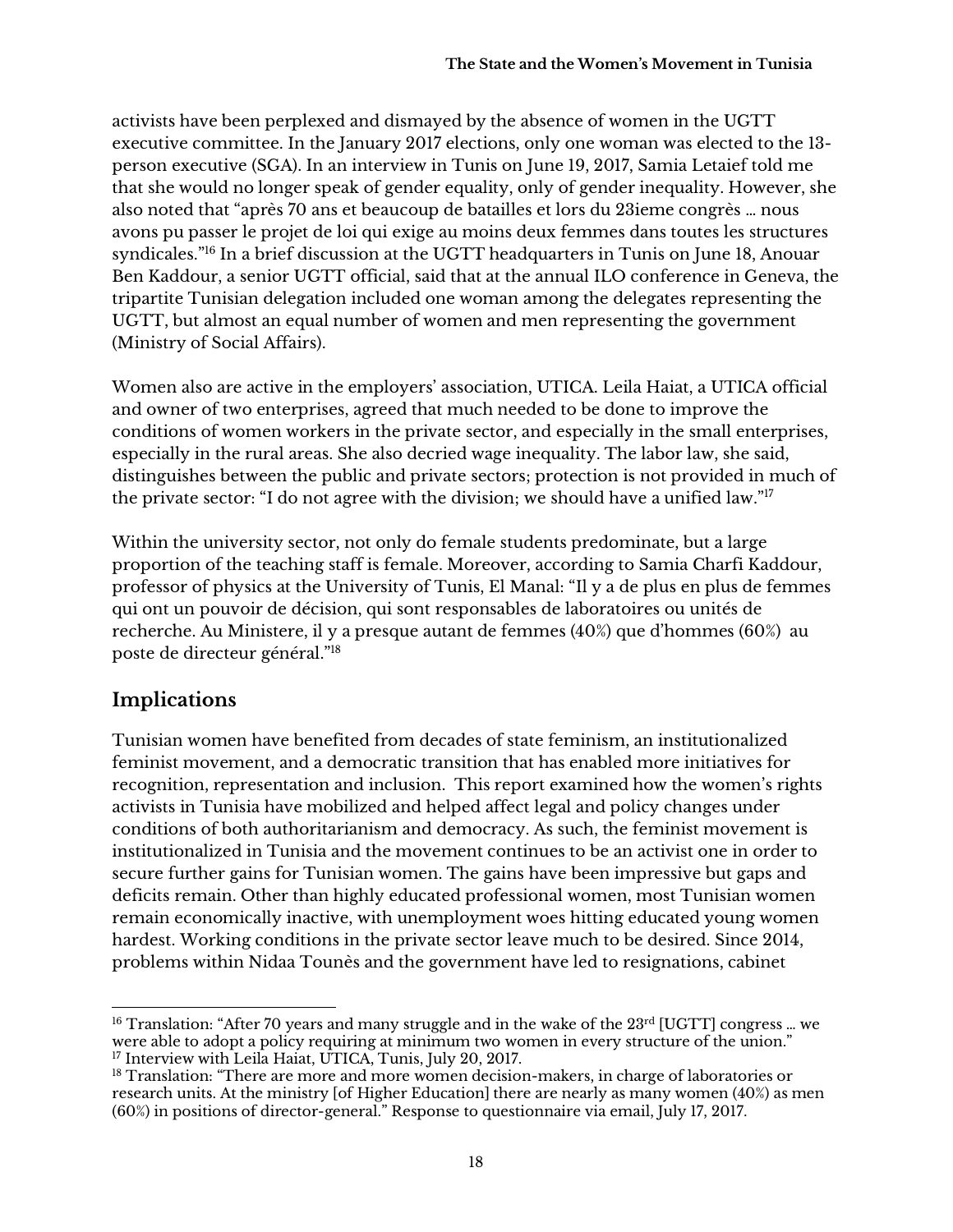reshuffles, and stalemates, ultimately resulting in a stalled policy agenda. As Samia Letaief stated, "La transition démocratique a réussi sur le plan politique et plus au moins sur le plan démocratique mais pas sur le plan gouvernance et développement." (June 4, 2017).19

According to the NDI survey of September 2015, women show dissatisfaction with the current state of affairs in Tunisia, including the cost of living and unemployment, strikes, the quality of public health care and public schooling (although interestingly, they appear satisfied with the cost and quality of kindergartens), environmental quality and cleanliness, the length of maternity leave in both public and private sectors. Fully 71% of respondents believed that the government and employers should introduce more favorable opportunities for women to join and remain in the labor force. Some 45% thought women were sufficiently involved in sociopolitical debates (32% thought the level was insufficient) but 43% agreed that the women members of the national assembly defended the rights of women (21% disagreed). Half the respondents felt that female parliamentary representation should be equal to that of men. The picture that emerges, therefore, is one of pride in the achievements of the women's movement, and of women in the political process, but recognition of structural and institutional difficulties, including the government's incapacity. I end with an observation shared by a young Tunisian woman I met on the flight from London to Tunis on June 17, 2017, who had recently received a doctorate in marine biology and had attended a conference in London:

"After all the crises and terrorism that we have endured, some people feel that things were better before. But they need to realize that [the achievements of] the French Revolution didn't happen in a day. I went to Morocco recently and the first thing I saw at the airport was a huge portrait of the king. Before the revolution, we had such large photos of Ben Ali everywhere. Now we don't, and we also have freedom of expression."

 <sup>19</sup> Translation: "The democratic transition succeeded in its political project and more or less its democratic [project] but not in terms of governance and development."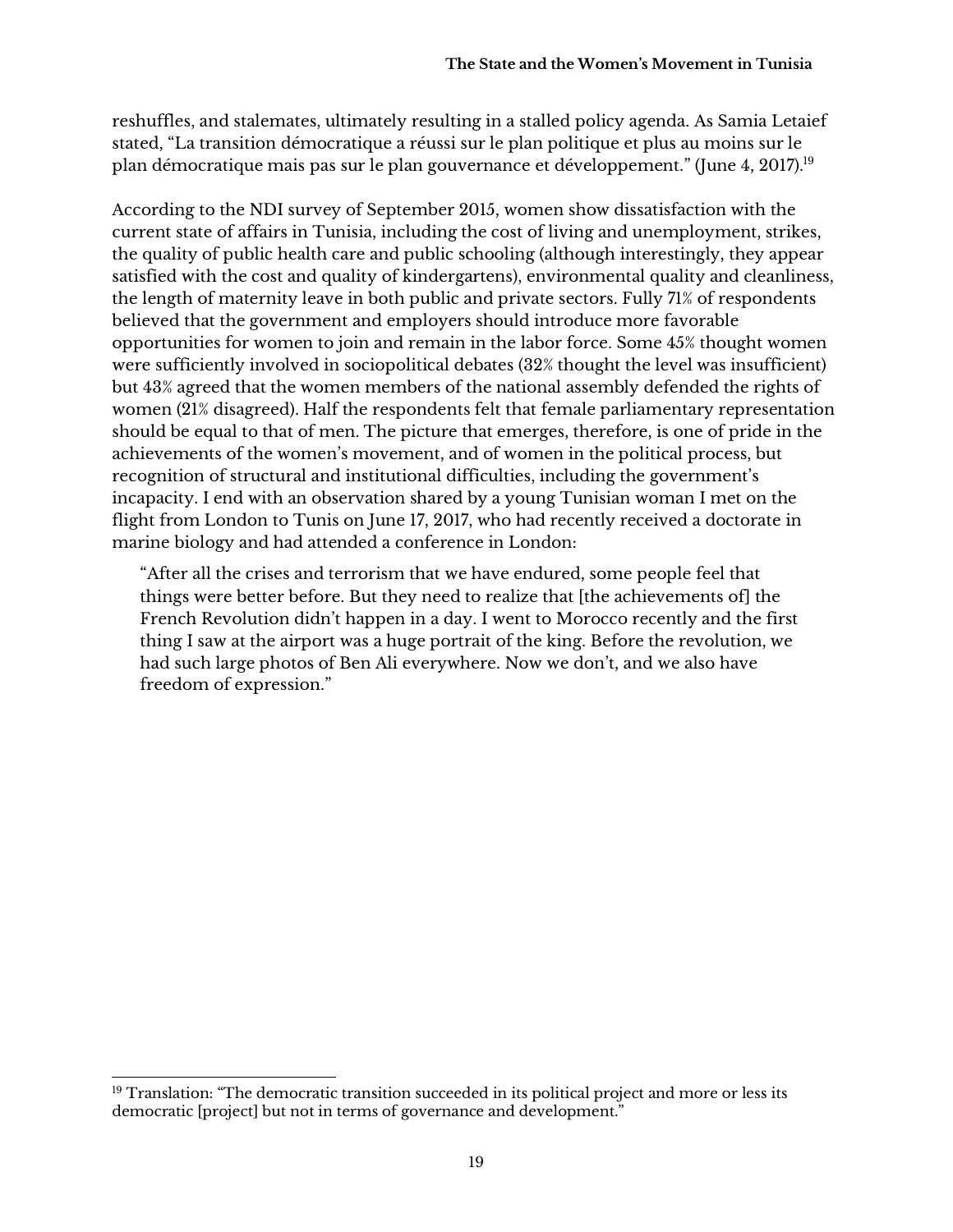#### **References**

- AFTURD. 2006. "Vol. 1: Histoire, Droits et Sociétés; vol. 2: Plaidoyer pour l'Egalité dans l'Héritage.'' *Egalité dans l'Héritage: Pour une citoyenneté pleine et entière*. Tunis: AFTURD.
- Arfaoui, Khedija and Valentine M. Moghadam. 2016. "Violence against Women and Tunisian Feminism: Advocacy, Policy, and Politics in an Arab Context." *Current Sociology* 64, no. 4 (July ): 637-53.
- Assaad, Ragui, Rana Hendy, Moundir Lassassi, and Chaimaa Yassine. 2016. "Where has all the education gone? Analyzing trends in labor force participation in MENA." Economic Research Forum.
- Association Tunisienne des Femmes Democrats. 2010."Women's Rights in Tunisia Declaration." Worldwide Movement for Human Rights.
- Ayadi, Mohamed and Wided Mattoussi. 2014. "Scoping of the Tunisian Economy." *UNU-WIDER* 47. Helsinki: WIDER.
- Ben Salem, Lilia. 2010. "Tunisia." In *Women's Rights in the Middle East and North Africa: Progress amid Resistance*, edited by Sanja Kelly and Julie Breslin, 487-516*.* Lanham and New York: Rowman & Littlefield Publishers and Freedom House.
- Ben Salem, Maryam and Soumaya Ben Cheikh. 2013. "Politique et Jeunes Femmes Vulnérables en Tunisie: EtudeQualitative Gafsa – Kasserine – Tozeur*.* " Tunis: UNESCO.
- Benstead, Lindsay. 2016. "Explaining Egalitarian Attitudes: The Role of Interests and Exposure." In *Empowering Women after the Arab Spring*, edited by Marwa Shalaby and V. M. Moghadam**.** London: Palgrave Macmillan.
- Bernard-Maugiron, Nathalie. 2015. "Supporting Women as Economic Actors in the Middle East and North Africa Region."). Paris: Programme MENA-OCDE Pour l'Investissement.
- Boughzala, Mongi. 2013. "Youth Unemployment and Economic Transition in Tunisia." *Brookings Institution* 57 (January).
- CAWTAR et Oxfam. 2016. "Women in Political and Civil Life : Obstacles and Challenges to Overcome Them in Morocco, Tunisia, Occupied Palestinian Territories, Yemen*.*" Tunis: CAWTAR.
- Charrad, Mounira. 2001. *States and Women's Rights: The Making of Postcolonial Tunisia, Morocco and Algeria.* Berkeley: University of California Press.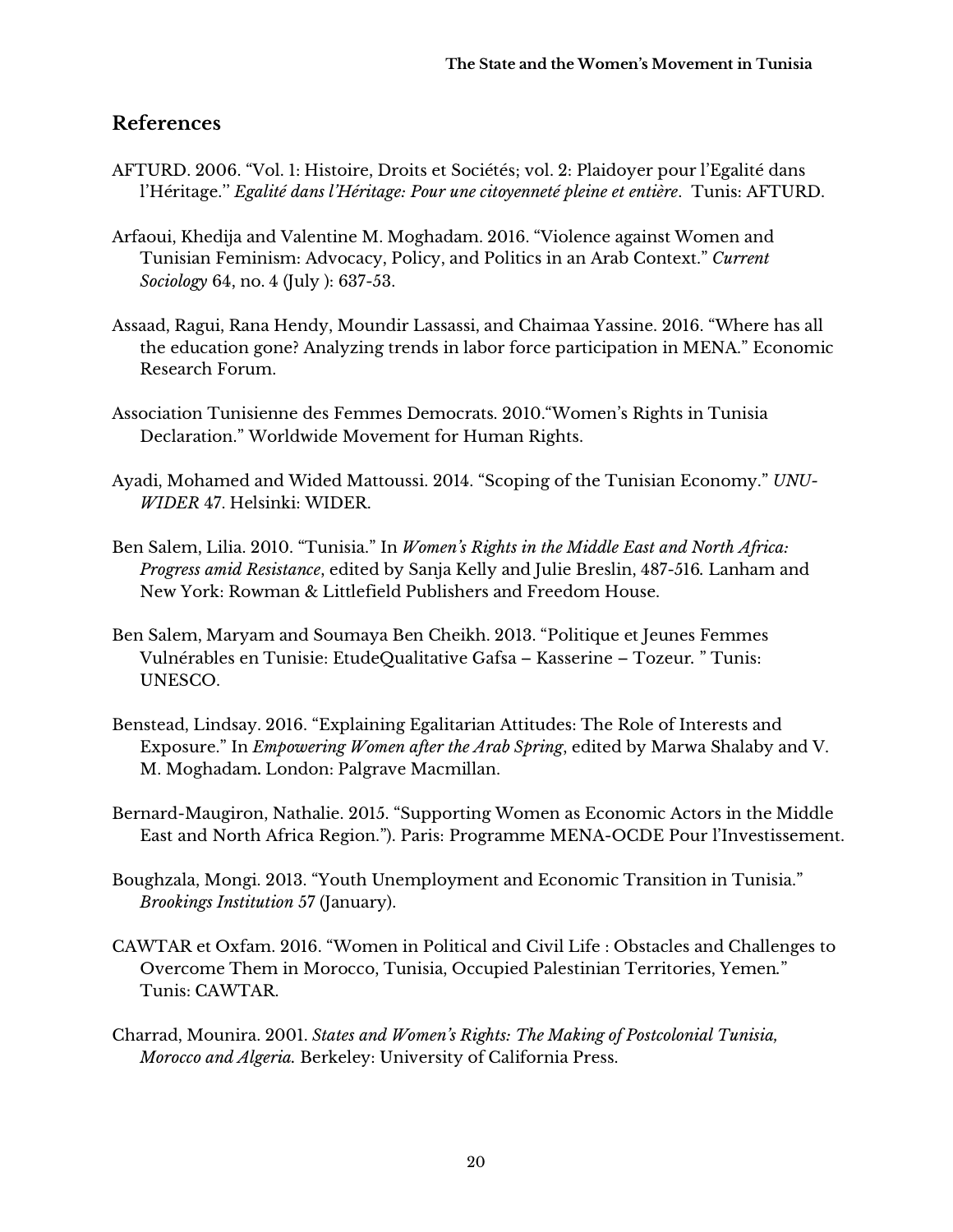- CREDIF. 2013. "L'autonomisation Economique des Femmes: Un Pari à Gagner.'' *La Revue du CREDIF* 46 (Aout).
- -----. 2013. "Tunisienne et action politique'' *La Revue du CREDIF* 45.
- -----. 2014. "Autonomisation Economique des Femmes : Emploi et Entrepreneuriat*.*'' Tunis : Centre de Recherches, d'Études, de Documentation et d'Information sur la Femme.
- -----. 2015. "Chômage des Femmes Diplômées du Supérieur*.*'' *La Revue du CREDIF*49 Décembre).
- -----. 2017. "En Attendant la Loi Intégrale : La Violence à L'econtre des Fmmes, Une Réalité alarmante*.'' La Revue du CREDIF* 50 (Mars)
- Elrahi, Nay. 2015. "Rural women in Tunisia: 'We have been silent for too long." *The Guardian*, March 30, 2015. https://www.theguardian.com/globaldevelopment/2015/mar/30/rural-women-rights-tunisia-world-social-forum.
- Gribaa, Boutheina, Giorgia Depaoli, and Malek Baklouti. 2009. *Mapping of the situation of women's participation in politics in Algeria, Morocco, and Tunisia.* Tunis: CAWTAR.
- Htun, Mala and Laurel Weldon. 2012. "The Civic Origins of Progressive Policy Change: Combating Violence against Women in Global Perspective, 1975-2005." *American Political Science Review* 106, no. 3 (August): 548-69.
- Jaud, Mélise and Caroline Freund. 2015. "Champions Wanted: Promoting Exports in the Middle East and North Africa." Washington, D.C.: The World Bank Group.
- Khalil, Andrea. 2014. "Tunisia's Women: Partners in Revolution." *Journal of North African Studies* 19, no. 2 (March): 186–99.
- Kim, Seung-kyung and Kyounghee Kim. 2011. "Gender Mainstreaming and the Institutionalization of the Women's Movement in South Korea." *Women's Studies International Forum* 34, no. 5: 390-400.
- Kittelson, Miki Caul. 2008. "Representing Women: The Adoption of Family Leave in Comparative Perspective." *The Journal of Politics* 70, no. 92: 323-34.
- Mahfoudh-Draoui, Dorra, Houda Dridi, and Sonia Zekri Amira. 2016. "Tunisiennes et action politique en context post-révolutionaire*.*'' Tunis: CREDIF.